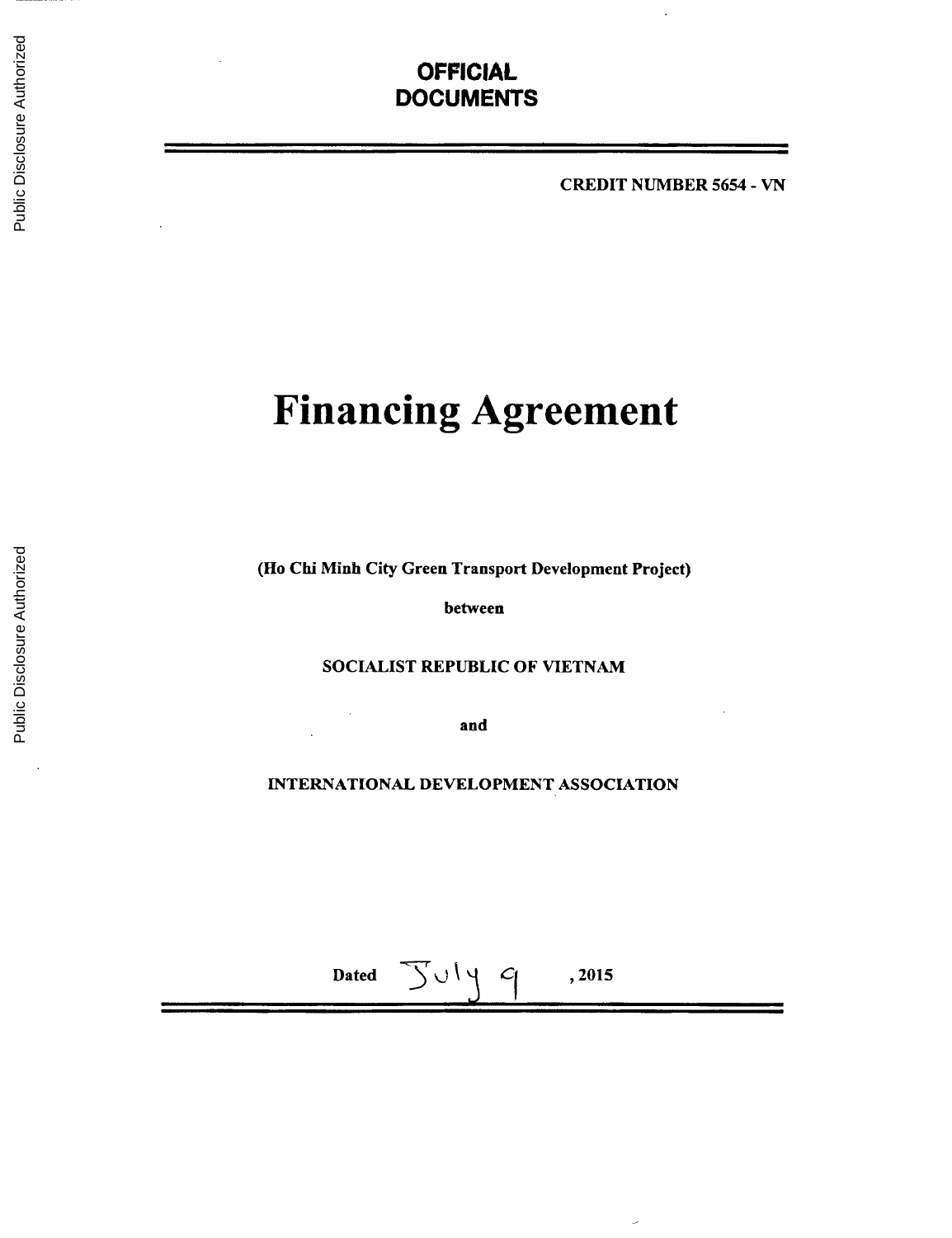#### **FINANCING AGREEMENT**

AGREEMENT dated  $\overline{S} \cup \overline{S}$  9, 2015, entered into between **SOCIALIST** REPUBLIC OF **VIETNAM** ("Recipient") and **INTERNATIONAL DEVELOPMENT ASSOCIATION** ("Association"). The Recipient and the Association hereby agree as follows:

- **1.01.** The General Conditions (as defined in the Appendix to this Agreement) constitute an integral part of this Agreement.
- 1.02. Unless the context requires otherwise, the capitalized terms used in this Agreement have the meanings ascribed to them in the General Conditions, the Original Financing Agreement, or in the Appendix to this Agreement.

# **ARTICLE II - FINANCING**

- 2.01. The Association agrees to extend to the Recipient, on the terms and conditions set forth or referred to in this Agreement, a credit in an amount equivalent to eighty eight million two hundred thousand Special Drawing Rights (SDR 88,200,000) (variously, "Credit" and "Financing"), to assist in financing the project described in Schedule 1 to this Agreement ("Project").
- 2.02. The Recipient may withdraw the proceeds of the Financing in accordance with Section IV of Schedule 2 to this Agreement.
- **2.03.** The Maximum Commitment Charge Rate payable **by** the Recipient on the Unwithdrawn Financing Balance shall be one-half of one percent (1/2 of **1%)** per annum.
- 2.04. The Service Charge payable **by** the Recipient on the Withdrawn Credit Balance shall be equal to three-fourths of one percent (3/4 of **1%)** per annum.
- **2.05.** The Interest Charge payable **by** the Recipient on the Withdrawn Credit Balance shall be equal to one and a quarter percent *(1.25%)* per annum.
- **2.06.** The Payment Dates are May **15** and November **15** in each year.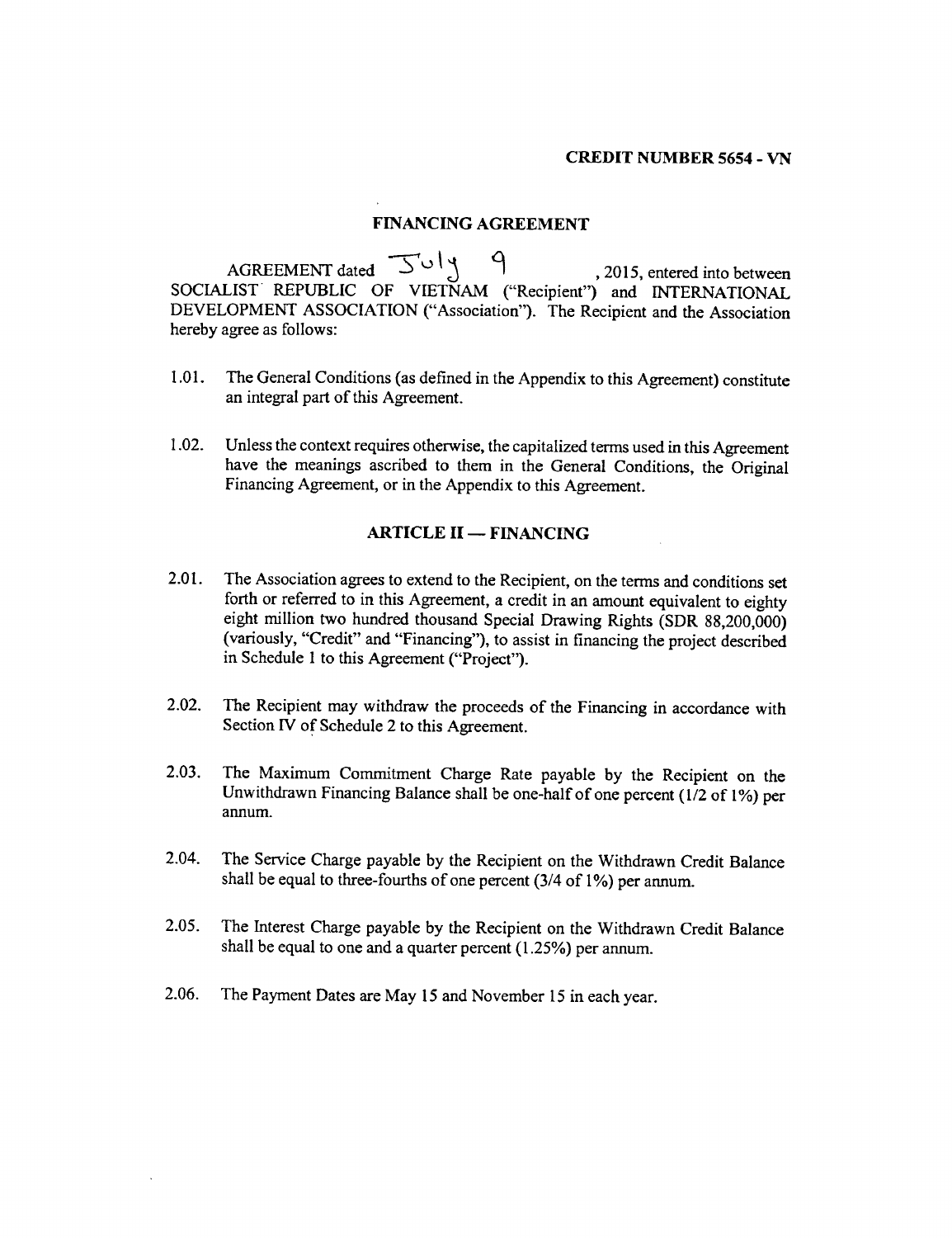- **2.07.** The principal amount of the Credit shall be repaid in accordance with the repayment schedule set forth in Schedule **3** to this Agreement.
- **2.08.** The Payment Currency is Dollar.

 $\bullet$ 

# **ARTICLE III - PROJECT**

- **3.01.** The Recipient declares its commitment to the objective of the Project. To this end, the Recipient shall carry out the Project through the Ho Chi Minh City People's Committee in accordance with the provisions of Article **IV** of the General Conditions.
- **3.02.** Without limitation upon the provisions of Section **3.01** of this Agreement, and except as the Recipient and the Association shall otherwise agree, the Recipient shall ensure that the Project is carried out in accordance with the provisions of Schedule 2 to this Agreement.

#### **ARTICLE IV - EFFECTIVENESS; TERMINATION**

- 4.01. The Additional Condition of Effectiveness consist of the following, namely, the Subsidiary Agreement has been executed on behalf of the Recipient and the Ho Chi Minh City People's Committee.
- 4.02. The Additional Legal Matters consist of the following:
	- (a) The Subsidiary Agreement has been duly authorized or ratified **by** the Recipient and the **HCMC PC** and is legally binding upon the Recipient and the **HCMC PC** in accordance with its terms; and
	- **(b)** The Resettlement Policy Framework is legally binding upon the Recipient and the **HCMC PC** in accordance with its terms.
- 4.03. The Effectiveness Deadline is the date ninety **(90)** days after the date of this Agreement.

#### **ARTICLE V - REPRESENTATIVE; ADDRESSES**

*5.01.* Except as provided in Section 2.02 of this Agreement, -the Recipient's Representative is the Governor, or a Deputy Governor, of State Bank of Vietnam.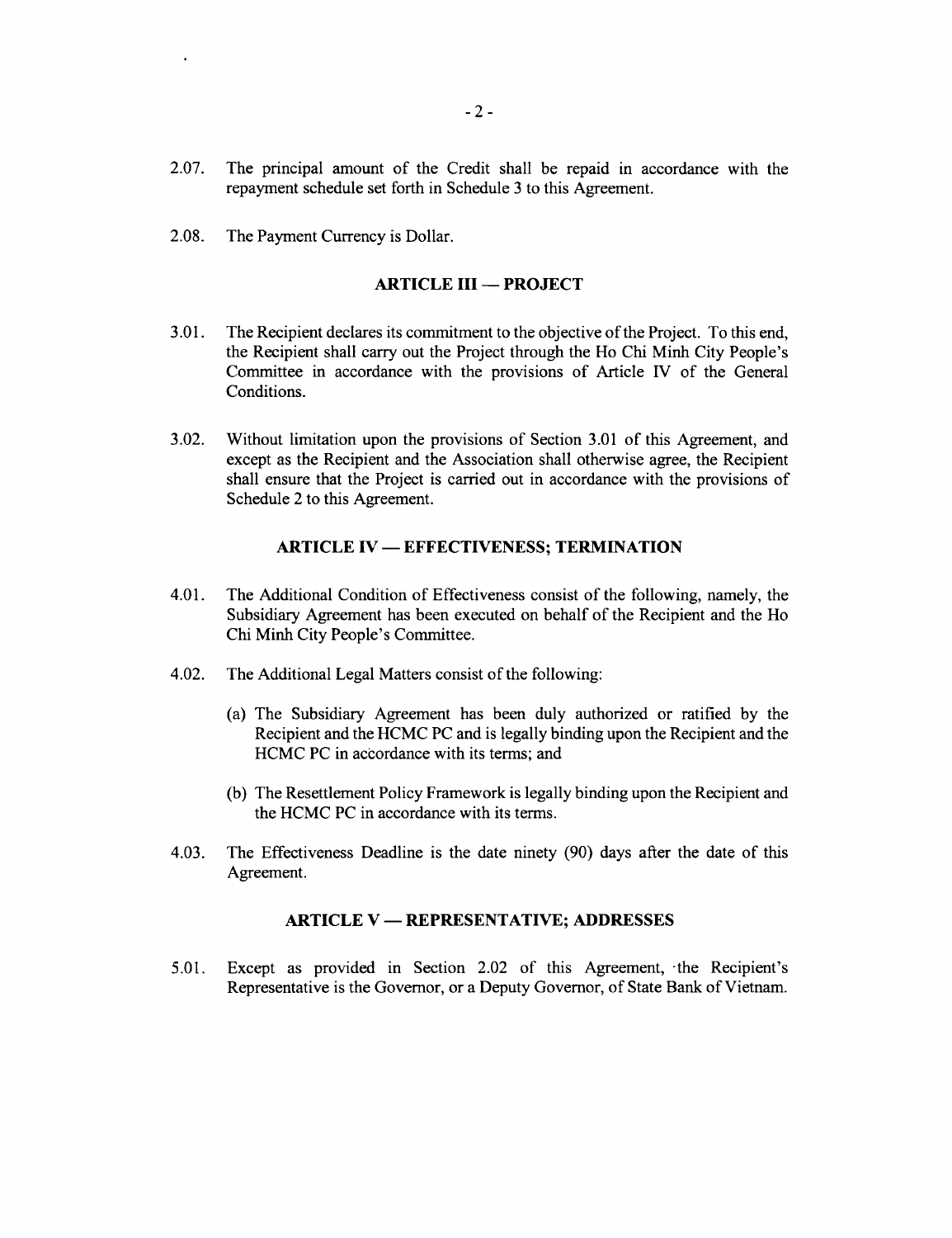**5.02.** The Recipient's Address is:

State Bank of Vietnam 49 **Ly** Thai To Hanoi, Vietnam

| Cable address:  | Telex: | Facsimile:         |  |
|-----------------|--------|--------------------|--|
| <b>VIETBANK</b> | 412248 | $(84-4)$ 3825 0612 |  |

**5.03.** The Association's Address is:

 $\sim$ 

 $\bar{\mathcal{A}}$ 

International Development Association **1818** H Street, N.W. Washington, **D.C.** 20433 United States of America

| Cable:           | Telex:       | Facsimile:     |
|------------------|--------------|----------------|
| <b>INDEVAS</b>   | 248423 (MCI) | 1-202-477-6391 |
| Washington, D.C. |              |                |

 $\bar{\beta}$ 

 $\mathcal{L}$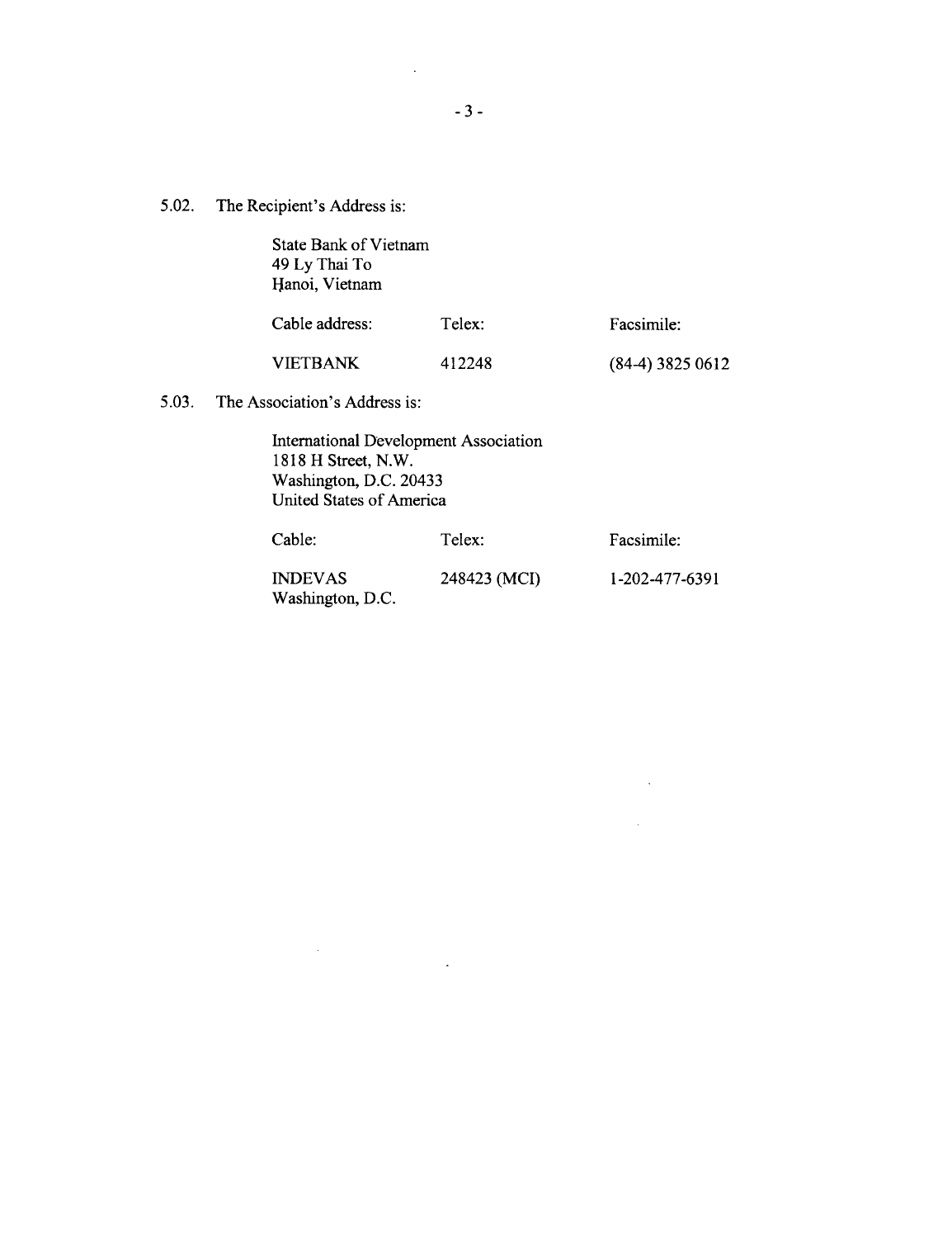AGREED at Washington **D.C.,** United States **of** America as of the day and year first above written.

SOCIALIST REPUBLIC OF **VIETNAM**

**By**

Authorized Representative

Name: Nguyen Van Binh  $Title:  $6040 \times n0$$ 

# **INTERNATIONAL DEVELOPMENT ASSOCIATION**

**By**

Authorized Representative

<u>Name: Van Trofer</u> Title: Ÿ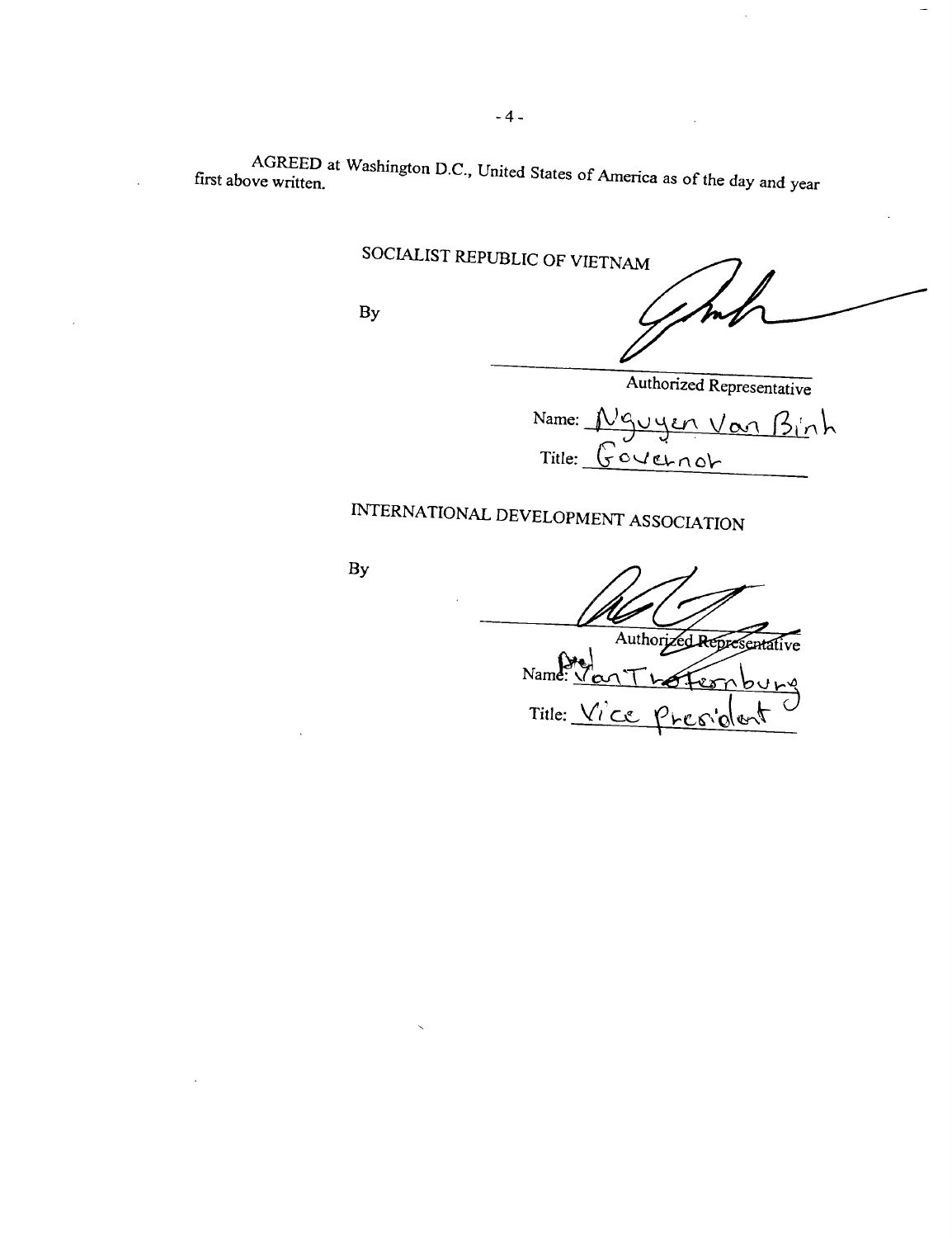#### **SCHEDULE 1**

#### **Project Description**

The objective of the Project is to improve the performance and efficiency of public transport along a high priority corridor in Ho Chi Minh City.

The Project consists of the following parts:

#### Part **1:** Bus Rapid Transit Corridor Development

Development of a Bus Rapid Transit ("BRT") corridor between An Lac in the southwest of **HCMC** to Rach Chiec in the northeast of **HCMC,** including the following:

- (a) Carrying out the construction and supervision of the BRT infrastructure and facilities;
- **(b)** Improvement of the traffic management system, including the modification of intersection controls and the deployment of an intelligent transport system and associated technologies;
- **(c)** Development of a fare collection system, including smart cards and servers;
- **(d)** Provision of BRT vehicles and fueling facilities;
- (e) Carrying out integrated planning and urban development measures around BRT stations:
- **(f)** Carrying out of marketing and public communication activities;
- **(g)** Provision of support for Project management; and
- (h) Land acquisition and resettlement.

#### Part 2: Institutional Strengthening

- (a) Carrying out of training programs and technical support for relevant implementing agencies in Project management, urban transport planning, and public transport operation including strategic support for the operation of the BRT system;
- **(b)** Carrying out of monitoring and evaluation activities, including the assessment of the BRT system success on an on-going basis;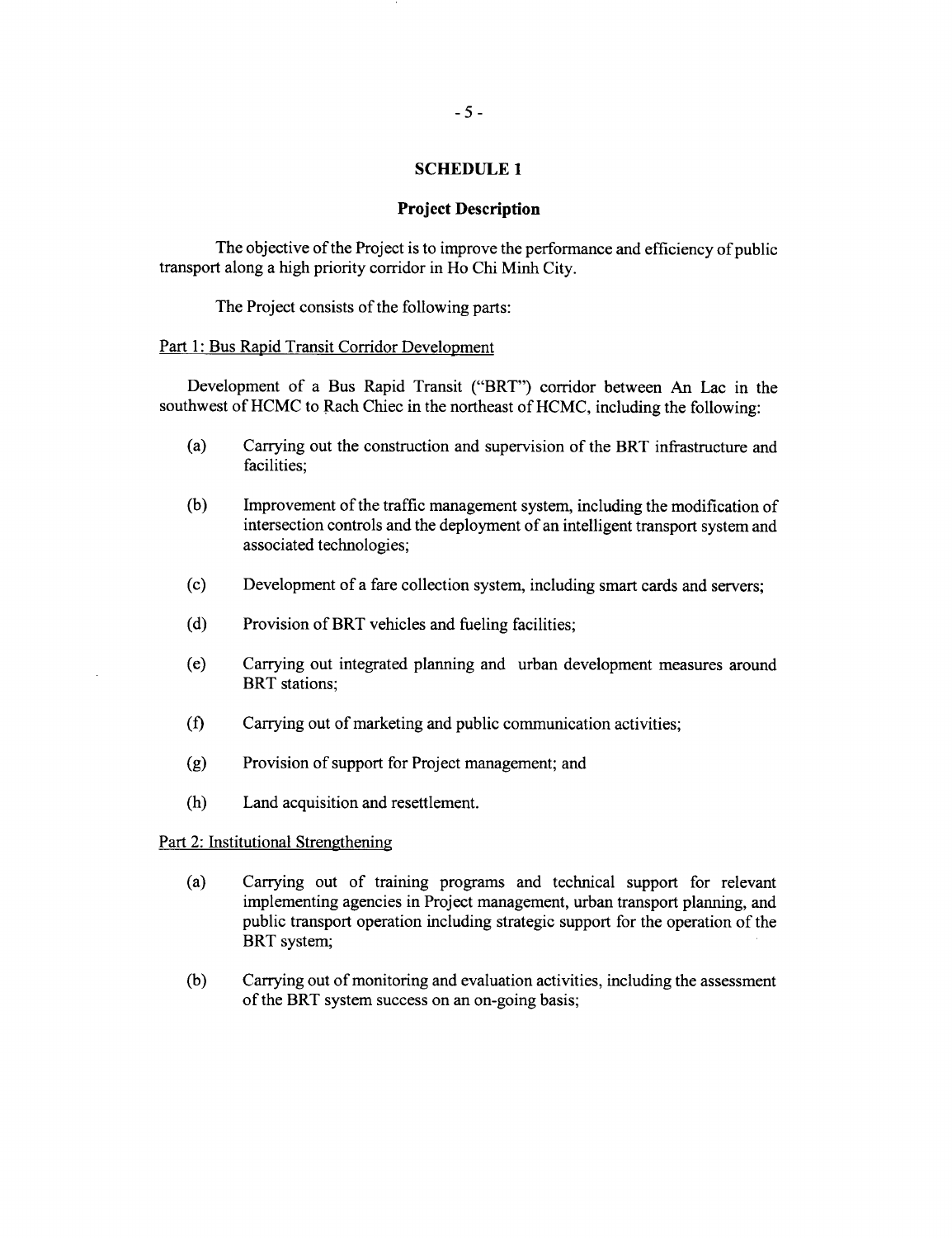- **(c)** Carrying out of feasibility and design studies for maximizing connectivity and ridership and continued development of the BRT system; and
- **(d)** Carrying out of a study to develop the optimal fare structure and fare product range for the public transportation system.

 $\mathcal{L}$ 

 $\mathcal{L}$ 

 $\hat{\mathcal{A}}$ 

 $\bar{\omega}$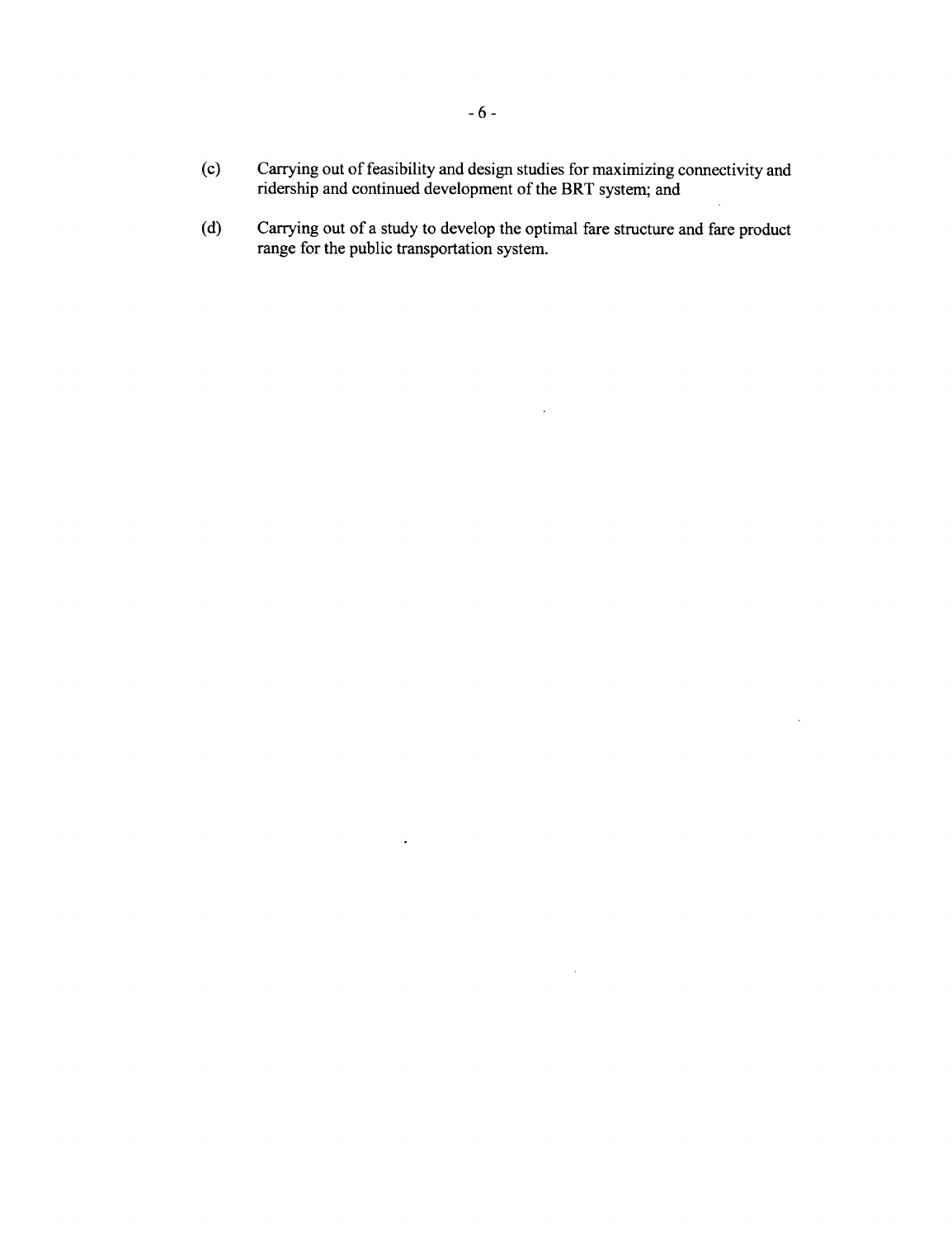#### **SCHEDULE 2**

#### **Project Execution**

#### **Section I. Implementation Arrangements**

#### **A. Institutional Arrangements**

- **1.** The Recipient shall cause **HCMC PC** to be primarily responsible for overall Project management including the approval of detailed design of the BRT system under Part 1 of the Project, approval of the Procurement Plan, policy setting, and providing guidance on and oversight of Project implementation.
- 2. The Recipient shall cause the **HCMC PC** to maintain throughout the implementation of the Project the Project Management Unit in **UCCI.** The **PMU** shall be under the direction of qualified management, provided with sufficient resources, and staffed with competent personnel in adequate numbers, with qualifications, experience and terms of reference acceptable to the Association. The **PMU** shall be responsible for managing the implementation of all Project activities including overall coordination, quality assurance, procurement, financial management, monitoring and reporting, obtaining site working permissions for contractors, and day-to-day supervision of Project implementation.
- **3.** The Recipient shall cause the **HCMC PC** to ensure that the **HCMC UCCI** is responsible for the: (a) supervision of the **PMU; (b)** overall management of the Procurement Plan, including the signing of the contracts; **(c)** review and appraisal of all relevant submissions from the **PMU;** and **(d)** upon completion of the construction of the BRT system under Part 1 of the Project, handing over the management and maintenance of the BRT system to the Department of Transport.
- 4. The Recipient shall cause the **HCMC PC** to ensure that the DOT is responsible for: (a) the review of the detailed design and technical specifications of the BRT system; **(b)** taking over the management and maintenance of the BRT system from the **HCMC UCCI** upon completion of the construction of the BRT system under Part **1** of the Project, through its Management and Operations Center for Public Transport; and (c) coordination of the strategy, services, and fares of the bus, BRT, and rail systems within the scope of the Project.
- **5.** The Recipient shall cause **HCMC PC** to ensure that the MOCPT shall:
	- (a) maintain a MOCPT BRT Unit which shall be responsible for the: (i) development of new and high-quality commercial and operational practices; (ii) planning and management of BRT operations; (iii) establishment of the relevant interfaces; and (iv) coordination with other relevant agencies responsible for infrastructure, and traffic management and enforcement;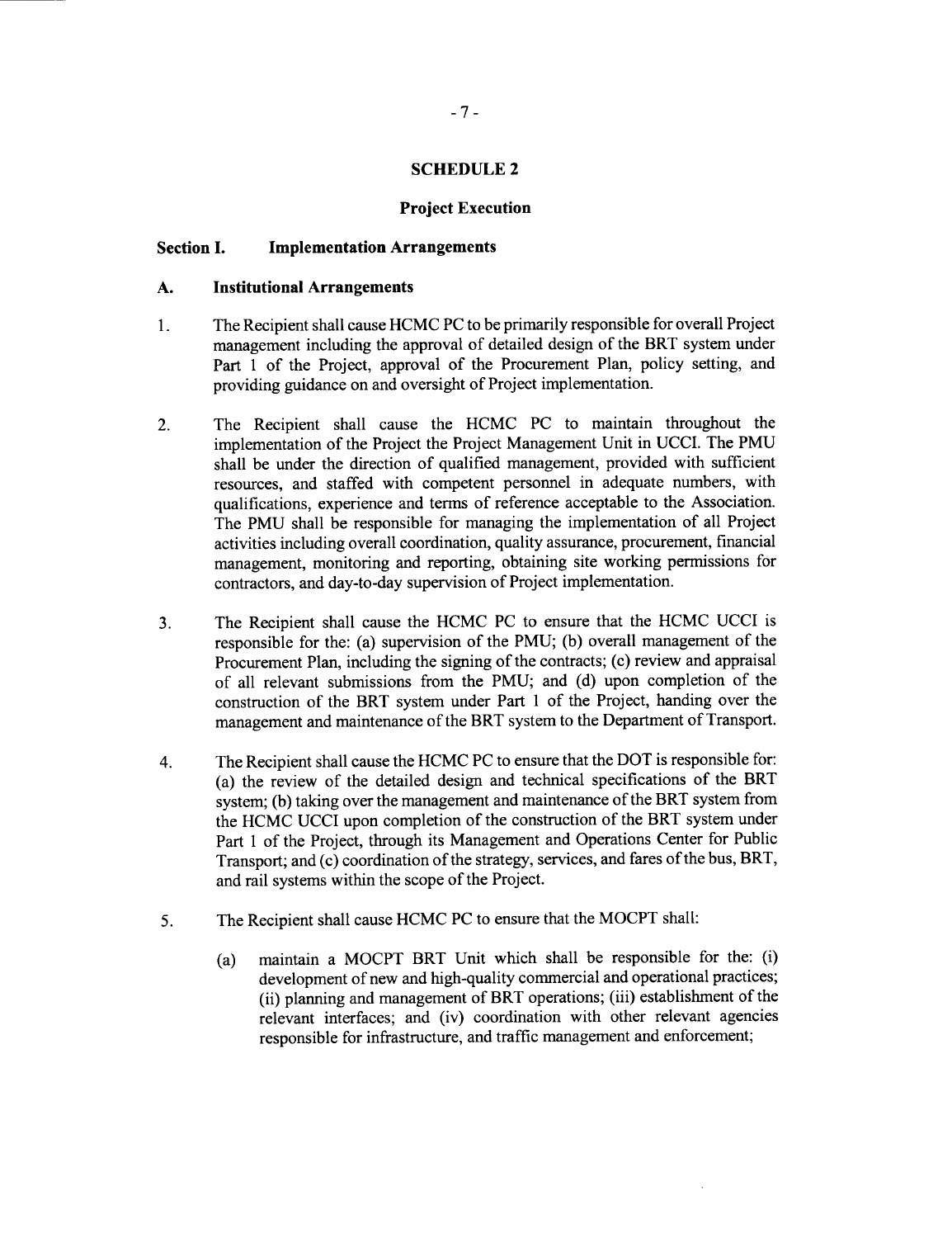- **(b)** no later than the completion of the construction of the BRT system under Part 1 of the Project, enter into an arrangement with a capable operator, which arrangement shall be acceptable to the Association, and shall include, inter alia, the requirements that said operator shall: (i) maintain the BRT operator, throughout the implementation of the Project; and (ii) require said BRT operator to be responsible for the operation of the BRT services for the duration of said arrangement.
- **6.** The Recipient shall cause **HCMC PC, by** no later than six **(6)** months following the date of this Agreement, to engage an independent internal auditor under terms of reference acceptable to the Association and in a manner consistent with the provisions of Section II of this Schedule 2.
- **7.** The Recipient shall cause **HCMC PC** to ensure that **UCCI:**
	- (a) **by** no later than January **31** of each year, commencing in January **31, 2016,** prepares and provides to the Association for its review and comment an annual Project work plan for the next succeeding calendar year, together with the financing plan, including sources of funds, therefor; and
	- **(b)** thereafter implements in a manner satisfactory to the Association such annual work plan as shall have been agreed with the Association.

# B. **Subsidiary Agreement**

- 1. To facilitate the **HCMC** PC's implementation of the Project, the Recipient shall make the proceeds of the Financing available to the **HCMC PC** under a Subsidiary Agreement between the **HCMC PC** and the Recipient, represented **by** its Ministry of Finance, under terms and conditions acceptable to the Association, which shall include the obligations of the **HCMC PC** to:
	- (a) repay the proceeds of the Financing over a period of **25** years, inclusive of a grace period of **5** years;
	- **(b)** ensure that the Project is carried out in accordance with the provisions of the Anti-Corruption Guidelines applicable to recipients of loan proceeds other than the Recipient;
	- **(c)** ensure that the Project is carried out in accordance with the provisions of the Project Operations Manual, and except as the Association shall otherwise agree in writing, not assign, amend, abrogate, or waive, or permit to be assigned, amended, abrogated, or waived, the aforementioned, or any provision thereof;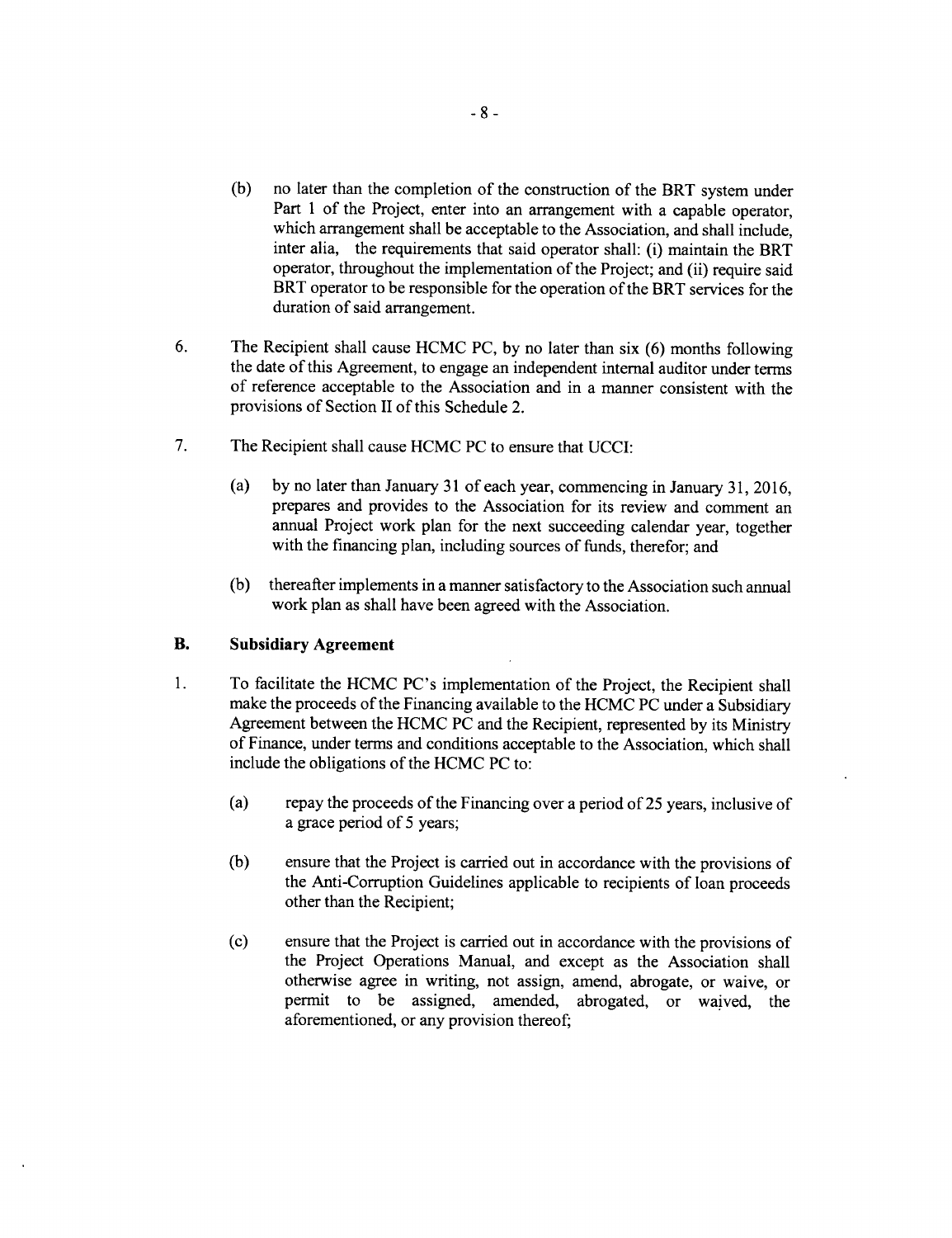- **(d)** ensure that the Project is carried out in accordance with the provisions of the Safeguard Instruments, and except as the Association shall otherwise agree in writing, not assign, amend, abrogate, or waive, or permit to be assigned, amended, abrogated, or waived, the aforementioned, or any provision thereof;
- (e) ensure that: (i) an acceptable financial management system is maintained and financial statements are prepared in accordance with consistently applied accounting standards acceptable to the Association, both in a manner adequate to reflect the operations and financial condition of the **HCMC PC,** including the operations, resources, and expenditures related to the Project; and (ii) such statements are audited **by** independent auditors acceptable to the Association, in accordance with consistently applied auditing standards acceptable to the Association, and such audited financial statements are furnished to the Recipient and the Association and made publicly available in a timely fashion and in a manner acceptable to the Association; and
- **(f)** ensure that procurement of the goods, works, and non-consulting and consultants' services required for the Project is carried out in accordance with the provisions of Section III of this Schedule 2, as said provisions may be further elaborated in the Procurement Plan.
- 2. The Recipient shall exercise its rights under the Subsidiary Agreement in such manner as to protect the interests of the Recipient and the Association and to accomplish the purposes of the Financing. Except as the Association shall otherwise agree, the Recipient shall not assign, amend, abrogate or waive the Subsidiary Agreement or any of its provisions.

# **C. Anti-Corruption**

The Recipient shall ensure that the Project is carried out in accordance with the provisions of the Anti-Corruption Guidelines.

#### **D. Project Operations Manual**

- 1 **.** The Recipient shall: (a) ensure that the Project is carried out in accordance with the POM; and **(b)** except as the Association shall otherwise agree, not assign, amend, abrogate, or waive, or permit to be assigned, amended, abrogated, or waived, the aforementioned, or any provision thereof.
- 2. In the event of a conflict between the provisions of such POM and those of this Agreement, the latter shall govern.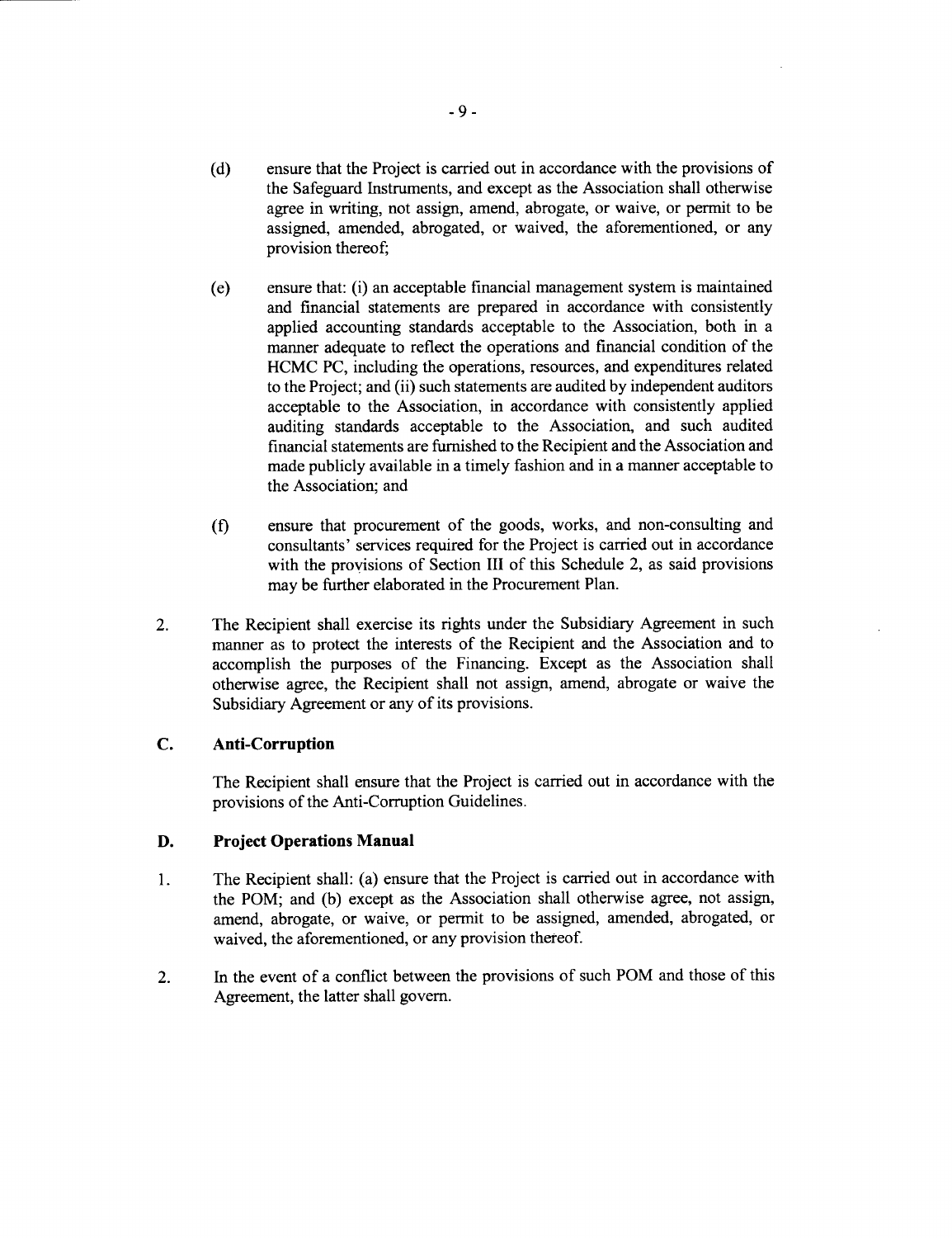# **E. Safeguards**

- 1. The Recipient shall and shall cause **HCMC PC** to:
	- (a) take all necessary actions to avoid or minimize to the extent possible any involuntary relocation of persons, or their loss of shelter, assets, or access to assets, or loss of income sources or means of livelihood, temporarily or permanently;
	- **(b)** in the event that Project activities give rise to Displaced Persons, prior to the commencement of such activities, cause to be prepared, a Resettlement Action Plan, acceptable to the Association, in accordance with the guidelines, requirements and procedures set forth in the Resettlement Policy Framework, and thereafter implement in a timely manner said RAP as approved **by** the Association; and
	- **(c)** implement relevant actions, acceptable to the Association, to promote gender equality for those affected as a result of land acquisition and those who potentially use the BRT services.
- 2. The Recipient shall and shall cause **HCMC PC** to ensure that all land acquisition required for the purposes of carrying out works under the Project are financed exclusively out of its own resources, and shall provide, promptly as needed, the resources needed for these purposes, including: (a) all land acquisition required for the purposes of carrying out the Project; **(b)** resettlement and rehabilitation payments to Displaced Persons; and (c) all other costs associated with environmental and/or social mitigation measures set forth in the Safeguard Instruments.
- **3.** The Recipient shall and shall cause **HCMC PC** to:
	- (a) implement in a timely manner the Environmental Management Plan, acceptable to the Association; and
	- **(b)** ensure that no civil works carried out under the Project shall commence unless and until the relevant Safeguards Instruments are furnished to the Association and all requisite consultation and public disclosure activities have been carried out, all in a manner and form satisfactory to the Association.
- 4. The Recipient shall and shall cause **HCMC PC** to:
	- (a) not amend, revise or waive, nor allow to be amended, revised or waived, the provisions of the Safeguard Instruments or any provision of any one thereof, without the prior written agreement of the Association; and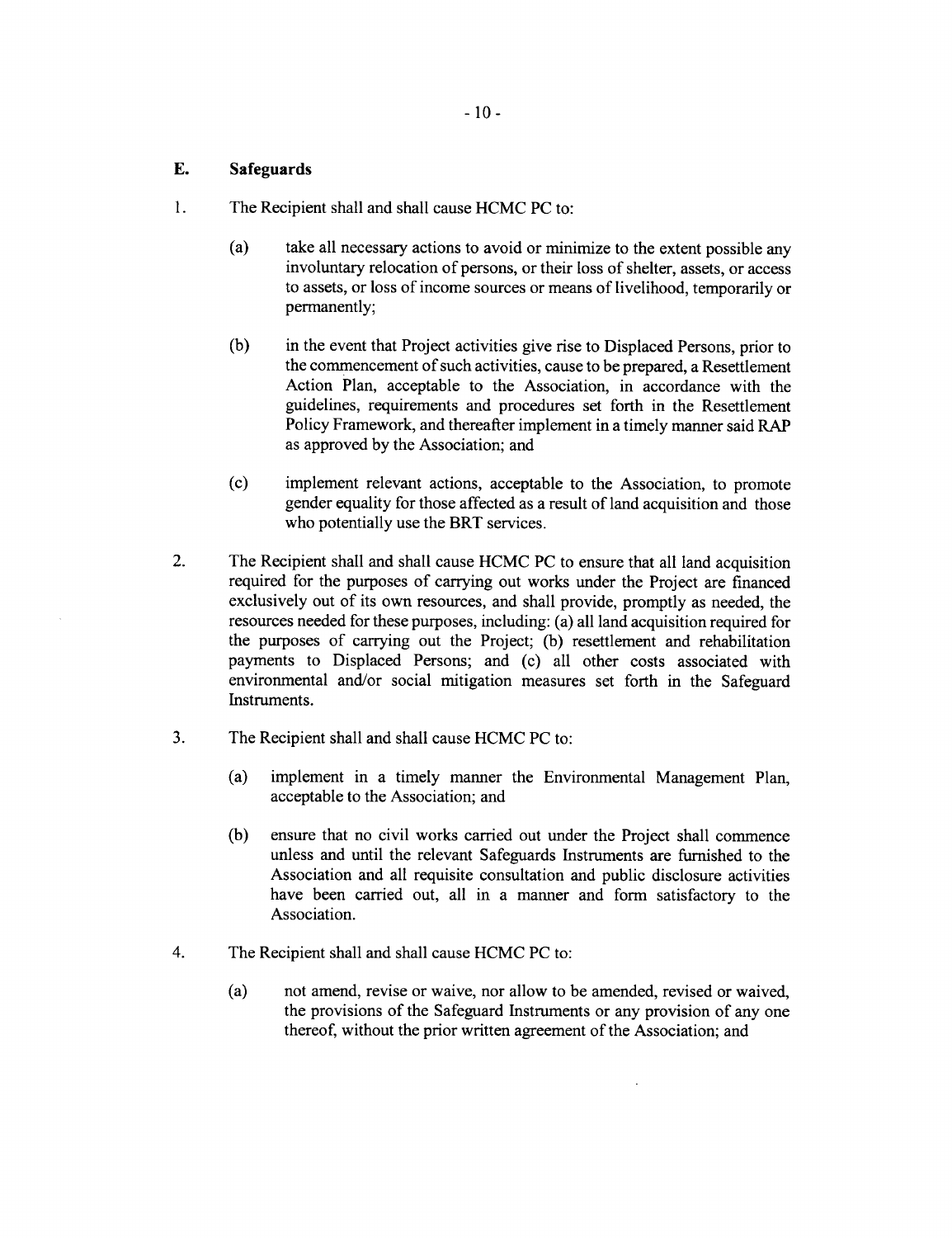- **(b)** maintain policies and procedures adequate to enable it to monitor and evaluate, in accordance with guidelines acceptable to the Association, the implementation of the Safeguard Instruments.
- **5.** In case of any inconsistency between the provisions of any of the Safeguard Instruments and this Agreement, the provisions of this Agreement shall prevail.
- **6.** Without limitation to the provisions of paragraph **I** of Section **II.A** of this Schedule 2, the Recipient shall take all measures necessary on its part to regularly collect, compile, and submit to the Association, as part of the Project Reports, information on the status of compliance with the Safeguards Instruments, giving details of:
	- (a) measures taken in furtherance of the Safeguards Instruments;
	- **(b)** conditions, if any, which interfere or threaten to interfere with the smooth implementation of the Safeguards Instruments; and
	- **(c)** remedial measures taken or required to be taken to address such conditions.

#### **Section II. Project Monitorin2 Reportin2 and Evaluation**

#### **A. Project Reports**

The Recipient shall monitor and evaluate the progress of the Project and cause **HCMC PC** to prepare Project Reports in accordance with the provisions of Section **5.08** of the General Conditions and on the basis of the indicators acceptable to the Association and as set forth in the POM. Each Project Report shall cover the period of one calendar semester, and shall be furnished to the Association not later than 45 days after the end of the period covered **by** such report.

#### B. **Financial Management, Financial Reports and Audits**

- 1 **.** The Recipient shall cause **HCMC PC** to maintain a financial management system in accordance with the provisions of Section **5.09** of the General Conditions.
- 2. Without limitation on the provisions of Part **A** of this Section, the Recipient shall cause **HCMC PC** to prepare and furnish to the Association not later than forty-five (45) days after the end of each semester, an interim unaudited financial report for the Project covering the semester, in form and substance satisfactory to the Association.
- **3.** The Recipient shall cause **HCMC PC** to have the Project Financial Statements audited in accordance with the provisions of Section **5.09 (b)** of the General Conditions. Each audit of the Financial Statements shall cover the period of one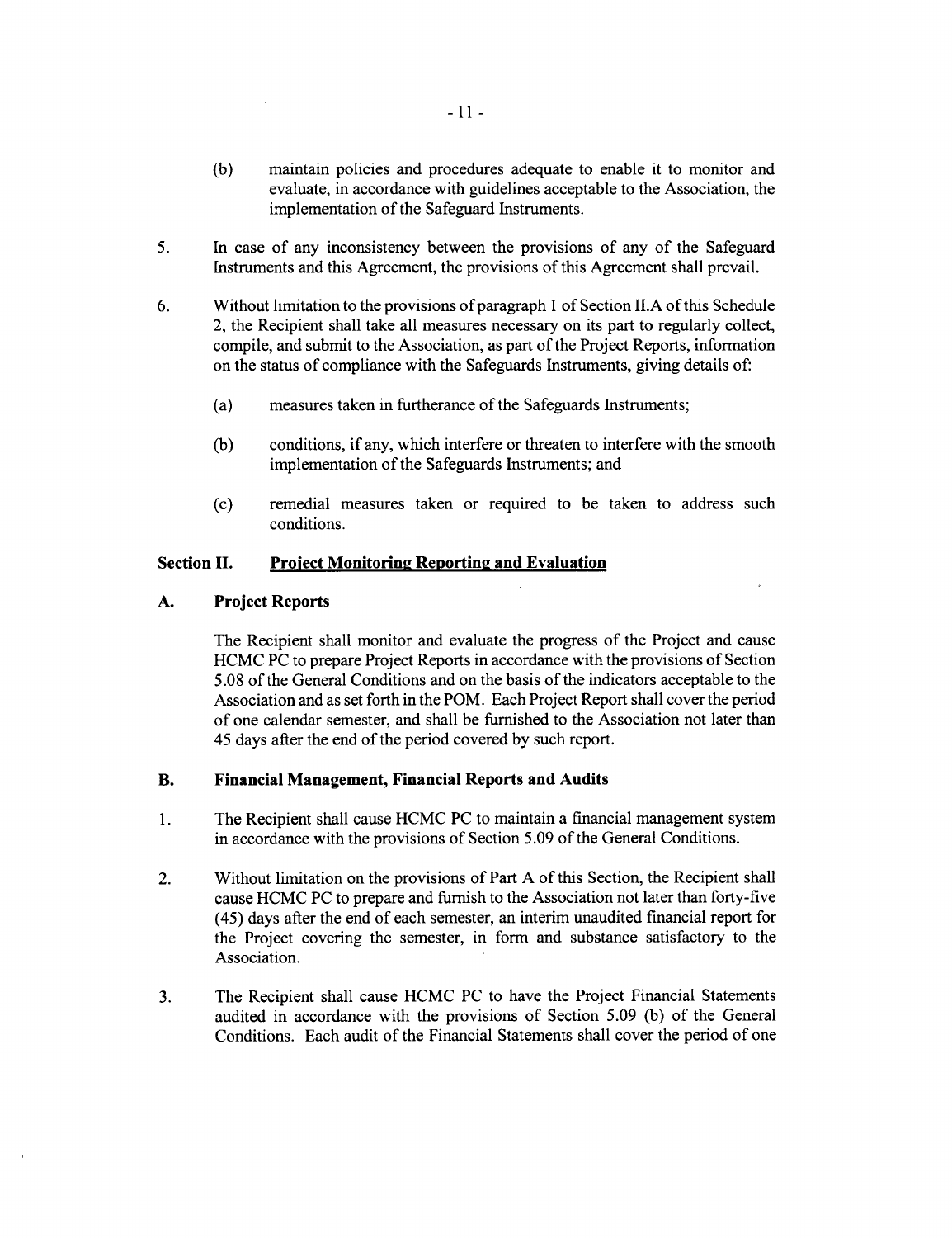fiscal year of the Recipient, or any other periods acceptable to the Association. The audited Financial Statements for each such period shall be furnished to the Association not later than six months after the end of such period.

# **Section III. Procurement**

#### **A. General**

- 1 **. Goods, Works, and Non-consulting Services. All goods, works, and** nonconsulting services required for the Project and to be financed out of the proceeds of the Financing shall be procured in accordance with the requirements set forth or referred to in Section **I** of the Procurement Guidelines, and with the provisions of this Section.
- **2. Consultants' Services. All** consultants' services required for the Project and to be financed out of the proceeds of the Financing shall be procured in accordance with the requirements set forth or referred to in Sections **I** and IV of the Consultant Guidelines and with the provisions of this Section.
- **3. Definitions. The** capitalized terms used below in this Section to describe particular procurement methods or methods of review **by** the Association of particular contracts refer to the corresponding method described in Sections II and **III** of the Procurement Guidelines, or Sections II, III, IV and V of the Consultant Guidelines, as the case may be.

# **B. Particular Methods of Procurement of Goods, Works, and Non-consulting Services**

- 1 **. International Competitive Bidding.** Except as otherwise provided in paragraph **2 below, goods,** works, and non-consulting services shall be procured under contracts awarded on the basis of International Competitive Bidding.
- 2. The following table specifies the methods of procurement, other than International Competitive Bidding, which may be used for goods, non-consulting services, and works. The Procurement Plan shall specify the circumstances under which such methods may be used:

| <b>Procurement Method</b>                                                                                       |  |
|-----------------------------------------------------------------------------------------------------------------|--|
| (a) National Competitive Bidding, subject to the additional procedures set out<br>in the Annex to this Schedule |  |
| (b) Shopping                                                                                                    |  |
| (c) Direct Contracting                                                                                          |  |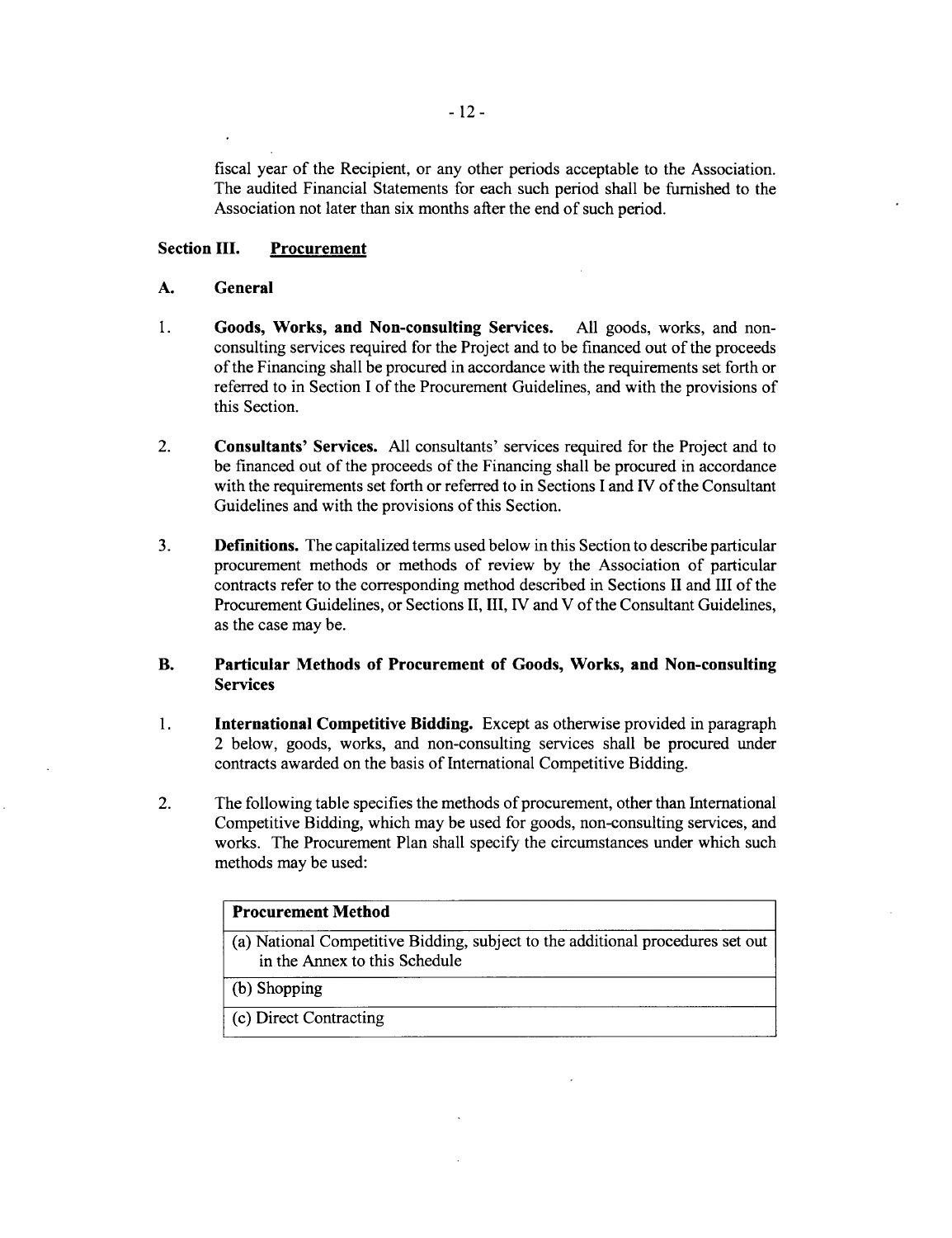# **C. Particular Methods of Procurement of Consultants' Services**

- **1. Quality- and Cost-based Selection.** Except as otherwise provided in paragraph 2 below, consultants' services shall be procured under contracts awarded on the basis of Quality and Cost-based Selection.
- **2. Other Methods of Procurement of Consultants' Services.** The following table specifies the methods of procurement, other than Quality- and Cost-Based Selection, which may be used for consultants' services. The Procurement Plan shall specify the circumstances under which such methods may be used.

| <b>Procurement Method</b>                              |  |
|--------------------------------------------------------|--|
| (a) Quality-Based Selection                            |  |
| (b) Least-Cost Selection                               |  |
| (c) Selection Based on the Consultants' Qualifications |  |
| (d) Single-Source Selection                            |  |
| (e) Selection of Individual Consultants                |  |

# **D. Review by the Association of Procurement Decisions**

The Procurement Plan shall set forth those contracts which shall be subject to the Association's Prior Review. **All** other contracts shall be subject to Post Review **by** the Association.

# **Section IV. Withdrawal of the Proceeds of the Financing**

# **A. General**

- **1.** The Recipient may withdraw the proceeds of the Financing in accordance with the provisions of Article Il of the respective General Conditions, this Section, and such additional instructions as the Association shall specify **by** notice to the Recipient (including the "World Bank Disbursement Guidelines for Projects" dated May **2006,** as revised from time to time **by** the Association and as made applicable to this Agreement pursuant to such instructions), to finance Eligible Expenditures as set forth in the table in paragraph 2 below.
- 2. The following table specifies the categories of Eligible Expenditures that may be financed out of the proceeds of the Financing ("Category"), the allocation of the amounts of the Financing to each Category, and the percentage of expenditures to be financed for Eligible Expenditures in each Category.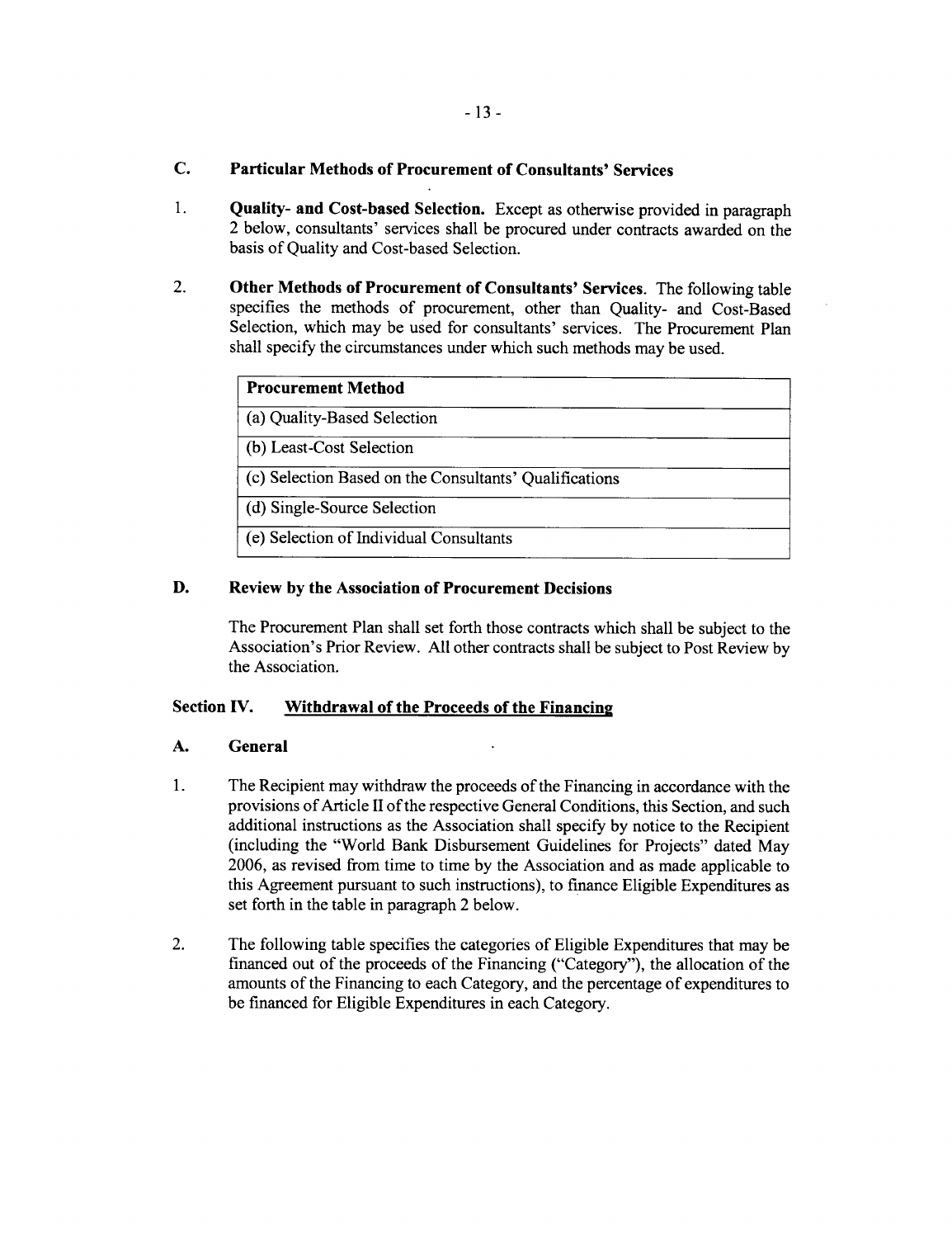| Category                                                                                                                              | <b>Amount of the Financing</b><br><b>Allocated</b><br>(expressed in SDR) | Percentage of<br><b>Expenditures to be</b><br>financed<br>(inclusive of Taxes) |
|---------------------------------------------------------------------------------------------------------------------------------------|--------------------------------------------------------------------------|--------------------------------------------------------------------------------|
| Goods, works, non-consulting<br>services, consultants' services,<br>Training and Workshops, and<br><b>Incremental Operating Costs</b> | 88,200,000                                                               | 100%                                                                           |
| <b>TOTAL AMOUNT</b>                                                                                                                   | 88,200,000                                                               |                                                                                |

# **B. Withdrawal Conditions; Withdrawal Period**

 $\bar{z}$ 

**1.** Notwithstanding the provisions of Part **A** of this Section, no withdrawal shall be made for payments made prior to the date of this Agreement.

 $\bar{z}$ 

2. The Closing Date is December **31,** 2020.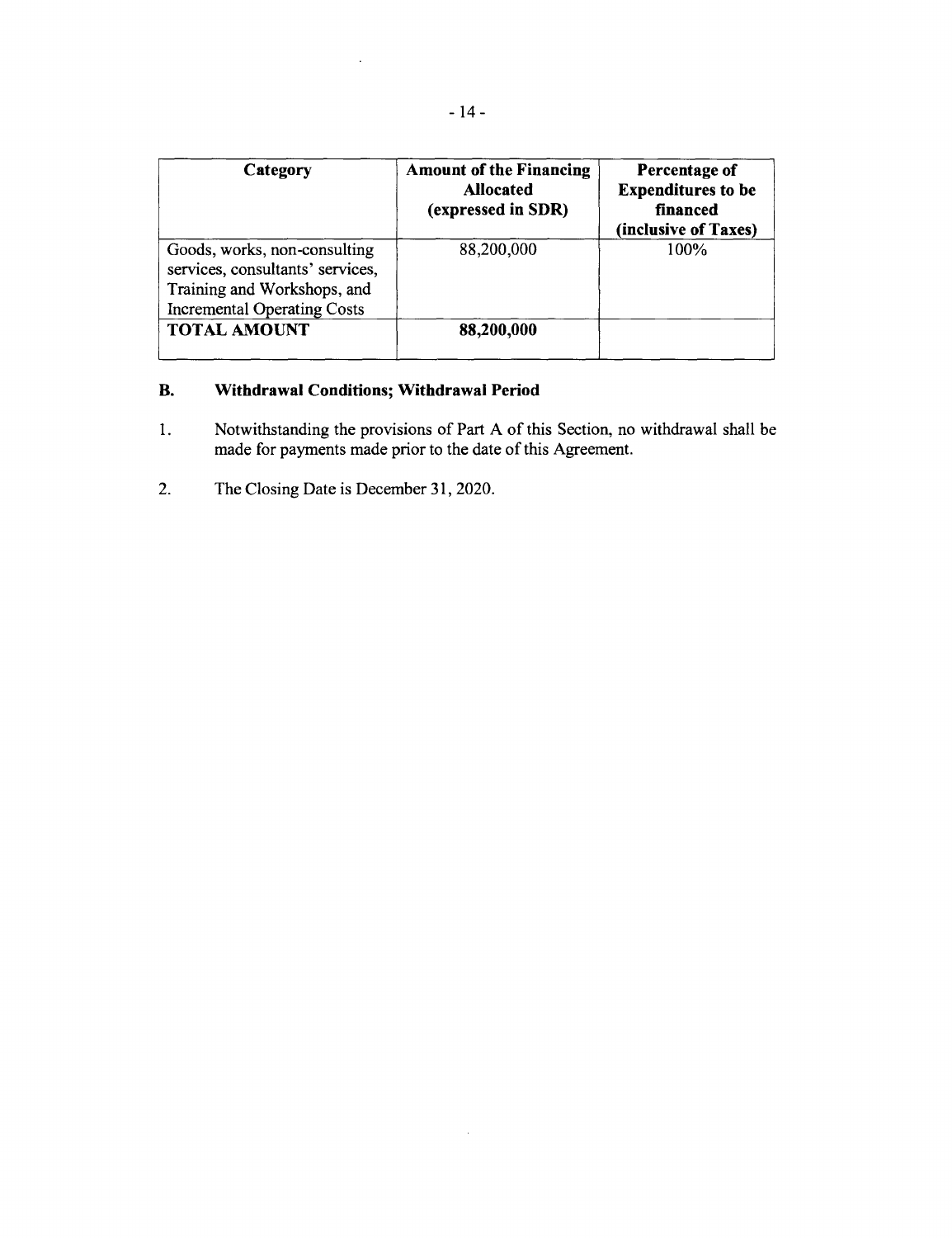# **ANNEX to SCHEDULE 2**

#### **National Competitive Bidding Procedures**

The procedures to be followed for the procurement of goods, non-consulting services, and works under contracts awarded on the basis of National Competitive Bidding shall be those set forth in: (a) Article 20 on Open Bidding of the Recipient's Law on Procurement No. **43/2013/QH13** dated November **26, 2013** and related provisions necessary to effect the same; and **(b)** the Recipient's Decree No. **63/2014/ND-CP** Guiding Implementation of the Law on the Procurement dated June **26,** 2014 (collectively, "National Procurement Laws"), subject to the provisions of Section **I** and Paragraphs **3.3** and 3.4 of the "Guidelines for Procurement of Goods, Works, and Non-Consulting Services under IBRD Loans and **IDA** Credits **&** Grants **by** World Bank Borrowers" dated January 2011 and revised July 2014 ("the Procurement Guidelines") and the following provisions:

#### Conflict of Interest

**1. A** bidder shall not have a conflict of interest. Any bidder found to have a conflict of interest shall be ineligible for award of a contract. The provisions on conflict of interest as stated under Section **I** of the Procurement Guidelines shall apply.

#### Eligibility

- 2. The eligibility of bidders shall be as defined under Section I of the Procurement Guidelines; accordingly, no bidder or potential bidder shall be declared ineligible for contracts financed by the Association for reasons other than those provided in Section I of the Guidelines. Foreign bidders shall be eligible to participate in bidding under the same conditions as national bidders. In particular, no domestic preference over foreign bidders shall be granted to national bidders in bid evaluation, nor shall foreign bidders be asked or required to form joint ventures with or be subcontractors to national bidders in order to submit a bid.
- **3.** Government-owned enterprises or institutions of the Recipient's country are eligible to bid in the Recipient's country only if they can establish that they: (i) are legally and financially autonomous, (ii) operate under commercial law, and (iii) are not dependent agencies of the Recipient or Sub- Recipient.

# Time for Bid Preparation

4. The time allowed for the preparation and submission of bids for large and/or complex packages shall not be less than thirty **(30)** days from the date of the invitation to bid or the date of availability of the bidding documents, whichever is later.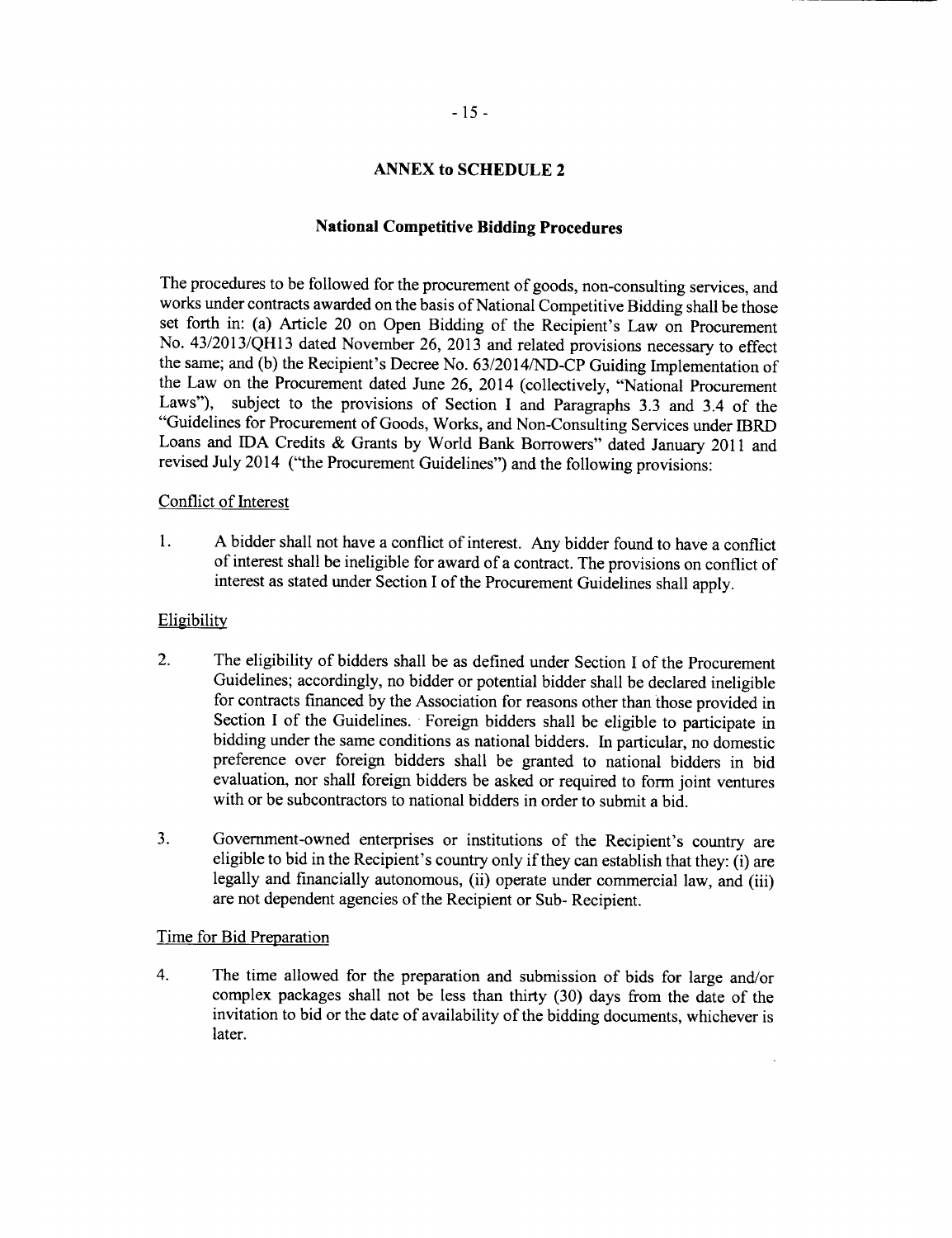# Standard Bidding Documents

**5.** The standard bidding documents acceptable to the Association shall be used.

# Bid Opening and Bid Evaluation

- **6.** Bids shall be opened in public, immediately after the deadline for submission of bids, regardless of the number of bids received.
- **7.** Evaluation of bids shall be made in strict adherence to the criteria that shall be clearly specified in the bidding documents and quantified in monetary terms for evaluation criteria other than price; merit points shall not be used in bid evaluation. No bid shall be eliminated from detailed evaluation on the basis of minor, nonsubstantive deviations. The evaluation of bidder's qualifications shall be conducted separately subsequent to the technical and commercial evaluation of the bid.
- **8. A** contract shall be awarded, within the period of the validity of bids, to the bidder who meets the appropriate standards of capability and resources and whose bid has been determined (i) to be substantially responsive to the bidding documents and (ii) to offer the lowest evaluated cost. **A** bidder shall neither be required nor permitted, as a condition for award, to undertake obligations not specified in the bidding documents or otherwise to modify the bid as originally submitted.
- **9.** No bid shall be rejected on the basis of a comparison with the employer's estimate and budget ceiling without the Association's prior written agreement.

# Rejection of **All** Bids and Re-bidding

**10.** Rejection of all bids is justified when there is lack of effective competition, or all criteria, or the bid price of the lowest evaluated winning bid is substantially higher than the Recipient's updated estimated cost or available budget. All bids shall not be rejected or new bids solicited without the Association's prior written agreement.

# Complaints **by** Bidders and Handling of Complaints

**11.** The Recipient shall implement an effective and independent protest mechanism, acceptable to the Association, allowing bidders to protest and have their protests handled in a timely manner.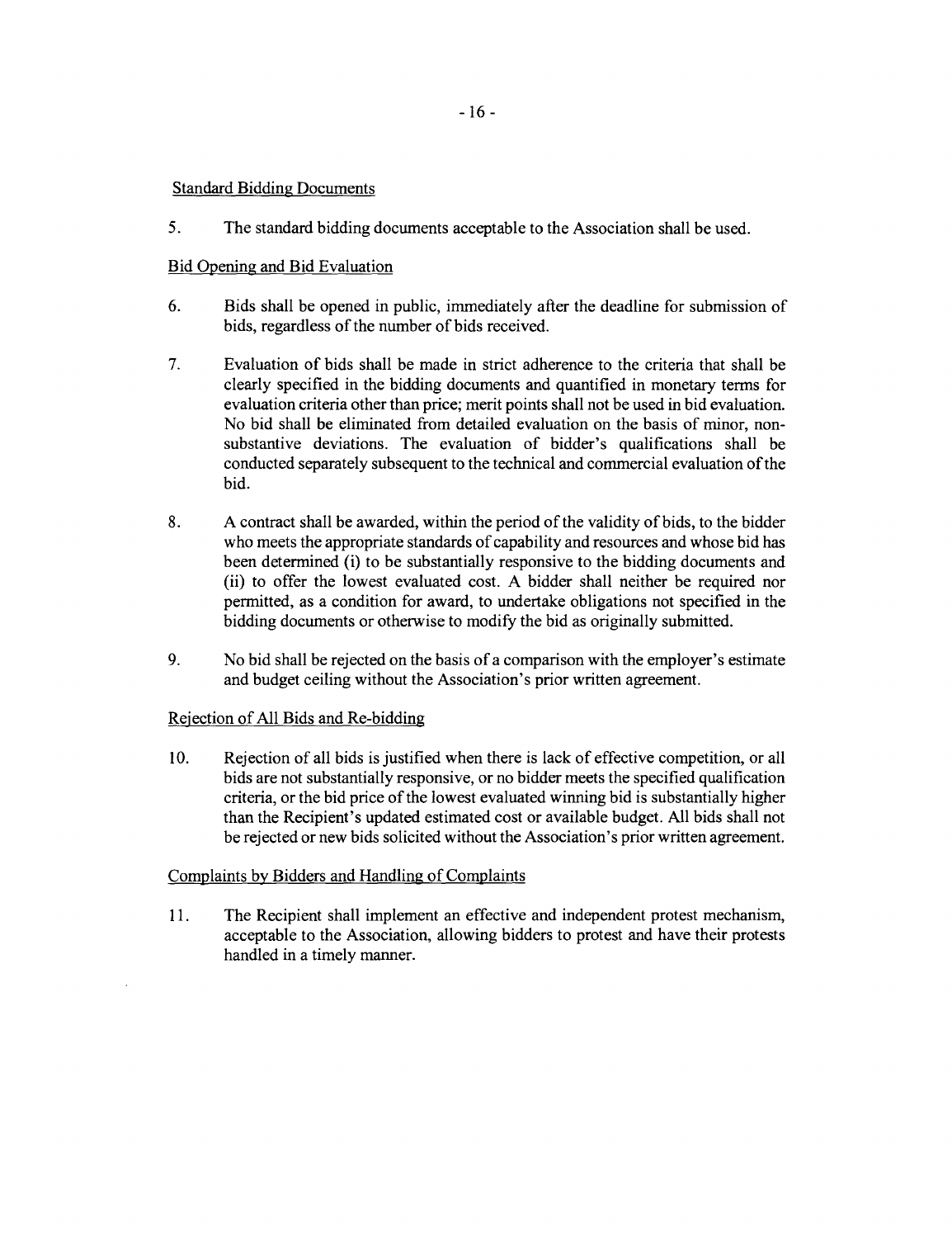# **SCHEDULE 3**

# **Repayment Schedule**

| Date Payment Due                                              | <b>Principal Amount of the Credit</b><br>repayable<br>(expressed as a percentage)* |
|---------------------------------------------------------------|------------------------------------------------------------------------------------|
| On each May 15 and November 15:                               |                                                                                    |
| commencing November 15, 2020 to and<br>including May 15, 2030 | 1.65%                                                                              |
| commencing November 15, 2030 to and<br>including May 15, 2040 | 3.35%                                                                              |

\* The percentages represent the percentage of the principal amount of the Credit to be repaid, except as the Association may otherwise specify pursuant to Section **3.03 (b)** of the General Conditions.

J.

 $\ddot{\phantom{0}}$ 

 $\ddot{\phantom{a}}$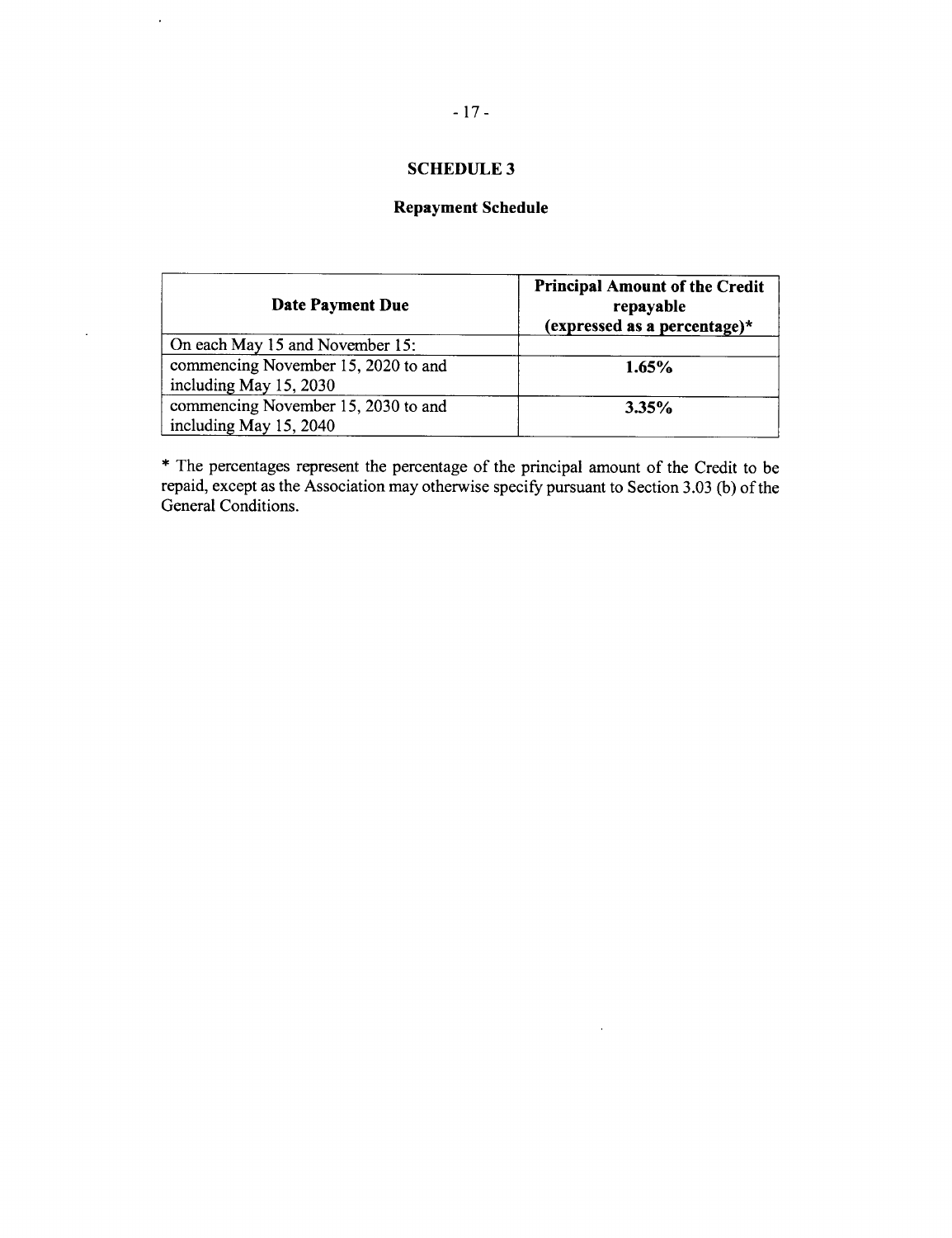#### **APPENDIX**

#### **Section I. Definitions**

- 1. "Anti-Corruption Guidelines" means the "Guidelines on Preventing and Combating Fraud and Corruption in Projects Financed **by** IBRD Loans and **IDA** Credits and Grants", dated October **15, 2006** and revised in January **2011.**
- 2. "Category" means a category set forth in the table in Section IV of Schedule 4 to this Agreement.
- **3.** "City" means the government administrative areas established as such in accordance with the Recipient's constitution and laws, or any successor thereto.
- 4. "Consultant Guidelines" means the "Guidelines: Selection and Employment of Consultants under IBRD Loans and **IDA** Credits **&** Grants **by** World Bank Borrowers" dated January **2011,** revised July 2014.
- **5.** "Department of Transport" or "DOT" means **HCMC** Department of Transport, or any successor thereto.
- **6.** "Displaced Person" means a person who, on account of implementation of the Project, has experienced or would experience direct economic and social impacts caused **by:** (a) the involuntary taking of land, resulting in: (i) relocation or loss of shelter; (ii) loss of assets or access to assets; or (iii) loss of income sources or means of livelihood, whether or not such person must move to another location; or **(b)** the involuntary restriction of access to legally designated parks and protected areas, resulting in adverse impacts on the livelihood of such person; and "Displaced Persons" means, collectively, all such persons.
- **7.** "District" means the government administrative areas established as such in accordance with the Recipient's constitution and laws, or any successor thereto.
- **8.** "Environment Management Plan" or "EMP" means the environmental management plan, acceptable to the Association and setting out mitigation, enhancement, monitoring, reporting and institutional measures, including capacity building through training, to eliminate any adverse environmental impacts of activities to be implemented under the Project, offset them, or reduce them to acceptable levels, or enhance positive impacts, as said EMP may be revised from time to time with the prior written agreement of the Association, and such term includes any annexes or schedules to such plan.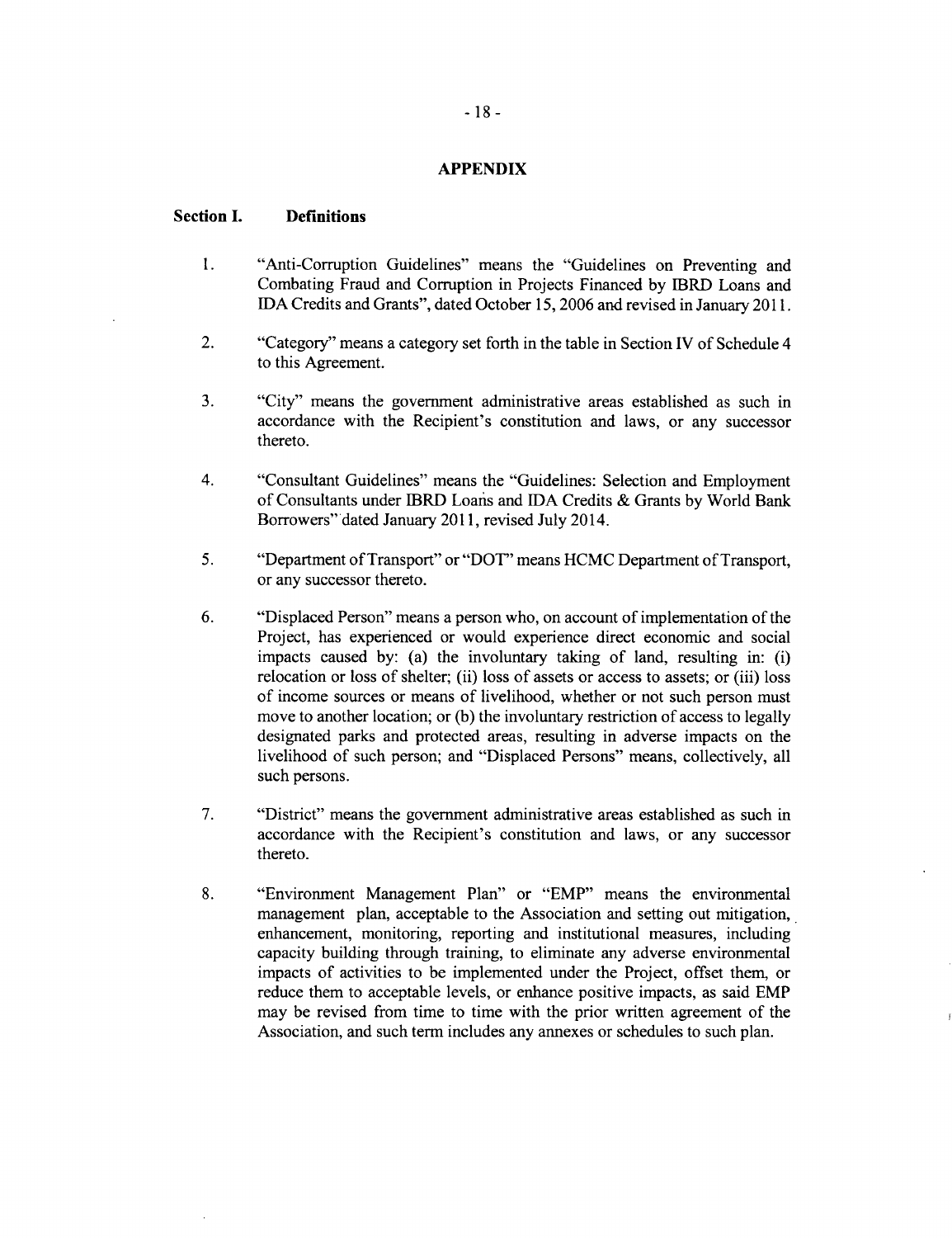- **9.** "General Conditions" means the "International Development Association General Conditions for Credits and Grants", dated July **31,** 2010, with the modifications set forth in Section II of this Appendix.
- **10.** "Ho Chi Minh City People's Committee" or **"HCMC PC"** means the local government of Ho Chi Minh City, or any successor thereto.
- **11.** "Incremental Operating Costs" means the incremental operating costs under the Project incurred **by** the Recipient for purposes of Project management, implementation, and monitoring and evaluation, including office supplies and consumables, utilities, bank charges, communications, information and communication campaigns, mass media and printing services, vehicle rental, operation, maintenance, and insurance, office space rental, building and equipment maintenance, travel, lodging, and subsistence allowances, the incremental operating costs of the auditing services for the Project, and salaries of contractual and temporary staff, but excluding salary and salary supplements of staff of the Recipient's civil service ("công chức" and "viên chúc") and staff of the implementing agencies.
- 12. "Management and Operations Center for Public Transport" or "MOCPT" means the unit within the DOT under the **HCMC PC,** which unit was established **by HCMC PC** pursuant to Decision Number **4196/QD-UB-NC** dated September 12, **1996,** or any successor thereto.
- **13.** "MOCPT BRT Unit" means the unit to be established **by** MOCPT, which unit shall be responsible for the: (a) development of new and high-quality commercial and operational practices; **(b)** planning and management of BRT operations; (c) establishment of the relevant interfaces; and **(d)** coordination with other relevant agencies responsible for infrastructure, and traffic management and enforcement.
- 14. "Procurement Guidelines" means the "Guidelines: Procurement of Goods, Works and Non-consulting Services under IBRD Loans and IDA Credits **&** Grants **by** World Bank Borrowers" dated January **2011,** revised July 2014.
- *15.* "Procurement Plan" means the Recipient's procurement plan for the Project, dated March 12, **2015** and referred to in paragraph **1.18** of the Procurement Guidelines and paragraph **1.25** of the Consultant Guidelines, as the same shall be updated from time to time in accordance with the provisions of said paragraphs.
- **16.** "Project Operations Manual" or "POM" means the document adopted **by HCMC PC** pursuant to Decision Number **1917/UBND-QLDA** dated April **11, 2015,** and referred to in Section **I.D** of Schedule 2 to this Agreement, agreed with the Association and setting out implementation, organizational,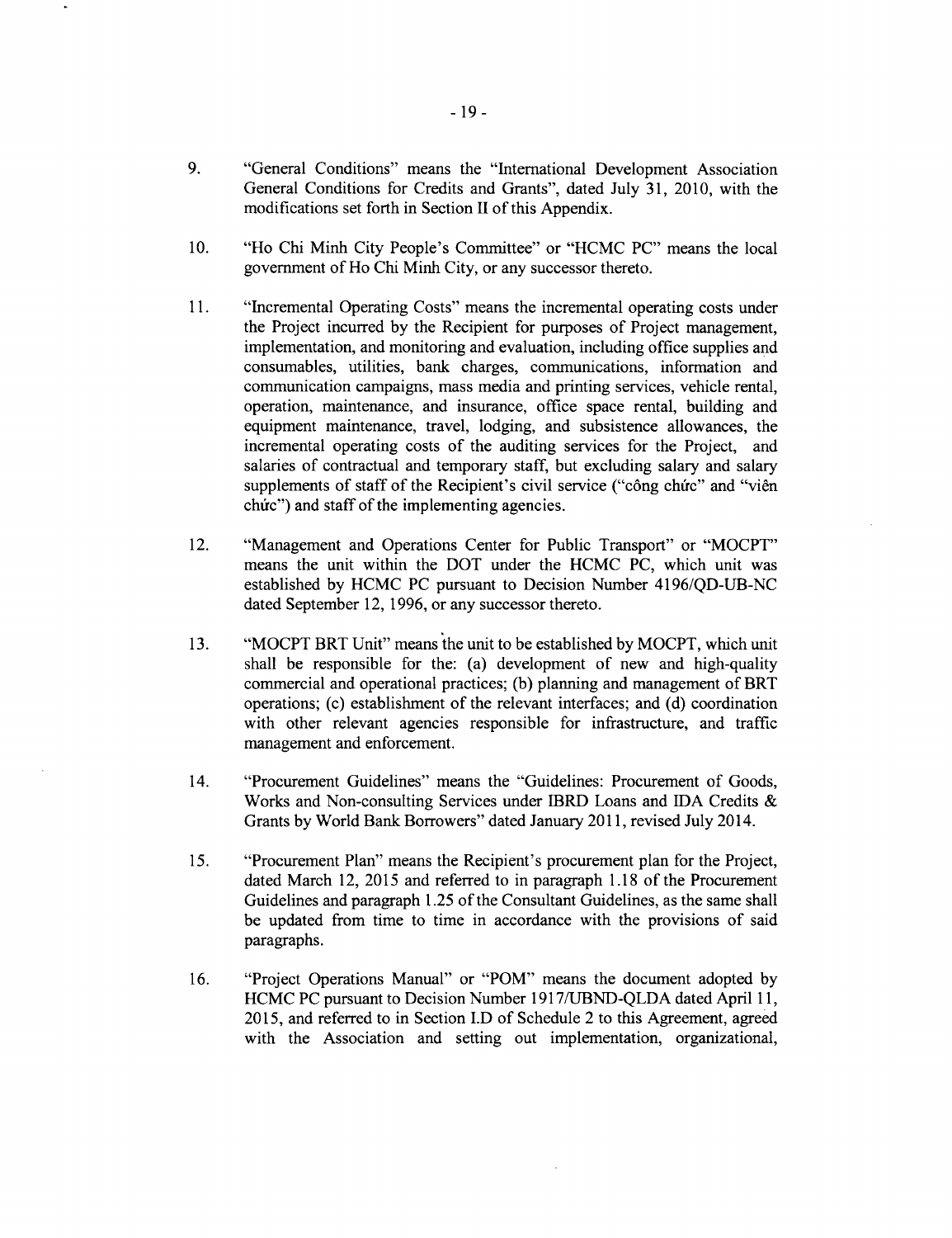administrative, monitoring and evaluation, environmental and social monitoring and mitigation, financial management, disbursement, and procurement arrangements for purposes of Project implementation, as the same may be amended from time to time with the prior written agreement of the Association, and such term includes any annexes or schedules to such manual.

- **17.** "Project Management Unit" or **"PMU"** means the unit established within **UCCI** pursuant to Decision Number **2566/QD-BQLGTDT-VP** dated October 24, 2012, which unit shall be responsible for managing the implementation of all Project activities, or any successor thereto.
- **18.** "Resettlement Action Plans" or "RAPs" means **HCMC** PC's plans, acceptable to the Association and setting out detailed measures, covering those related to compensation payment and support, including also mitigation, enhancement, monitoring, and institutional measures, and capacity building through training, to carry out compensation, support, resettlement, and livelihoods restoration of Displaced Persons, and land acquisition for a site specific civil works under the Project, in accordance with the provisions of the Resettlement Policy Framework, as the same may be modified from time to time with the prior written agreement of the Association, and such term includes any annexes or schedules to such plans.
- **19.** "Resettlement Policy Framework" or "RPF" means the framework, agreed with the Association and setting out the principles, covering those related to compensation payment and support, including also mitigation, enhancement, monitoring, institutional measures, and capacity building through training, to carry out compensation payment, support, resettlement, and livelihoods restoration of any Displaced Persons, and guidelines and procedures for the preparation of Resettlement Action Plan(s) that are required under the Project, as the same may be modified from time to time with the prior written agreement of the Association, and such term includes any annexes or schedules to such framework.
- 20. "Safeguards Instruments" means, collectively, the Environmental Management Plan, the Resettlement Policy Framework, and the Resettlement Action Plans.
- 21. "Subsidiary Agreement" means the agreement referred to in Section I.B of Schedule 2 to this Agreement pursuant to which the Recipient shall make the proceeds of the Financing available to the **HCMC PC.**
- 22. "Training and Workshops" means the reasonable costs of expenditure incurred **by** the Recipient, based on annual work plans and terms of reference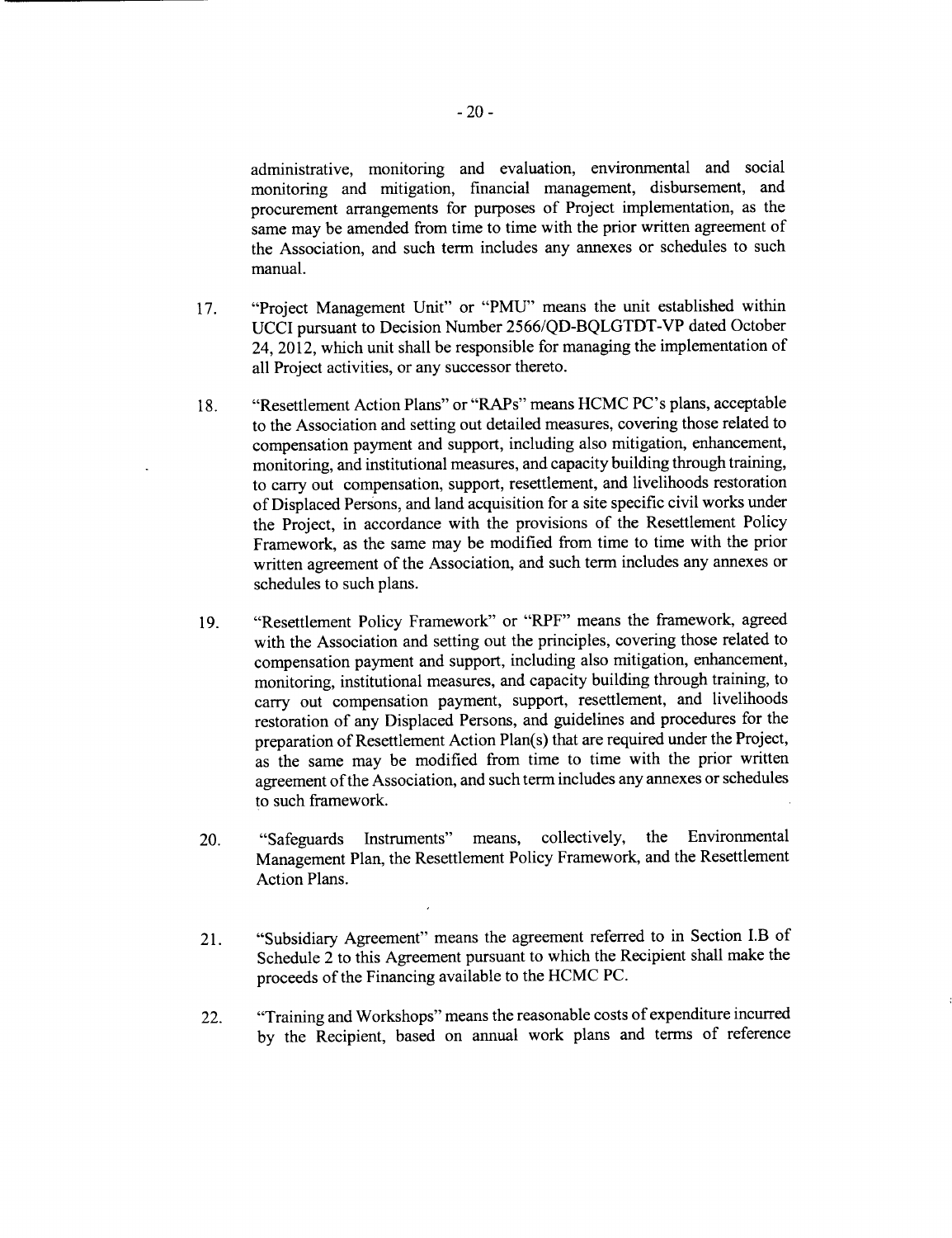acceptable to the Association, in facilitating and conducting domestic and overseas training and workshop activities of the Project, including costs of training or workshop materials; honoraria; interpretation and translation; equipment and venue rental; lunches; and per diem, accommodation, and transportation for those attending the training or workshop; but excluding salary and salary supplements of Recipient's civil servants ("công chức" and "viên chức") and staff of the implementing agencies.

**23.** "Urban Civil Works Construction Investment Management Authority of Ho Chi Minh City" or **"UCCI"** means the unit under the **HCMC PC,** which unit was established **by HCMC PC** pursuant to Decision Number *375* **8/QD-UBND** dated August **25, 2010,** or any successor thereto.

#### **Section II. Modifications to the General Conditions**

The General Conditions are hereby modified as follows:

1 **.** Section **3.02** is modified to read as follows:

"Section **3.02.** *Service Charge and Interest Charge*

- (a) *Service Charge.* The Recipient shall pay the Association a service charge on the Withdrawn Credit Balance at the rate specified in the Financing Agreement. The Service Charge shall accrue from the respective dates on which amounts of the Credit are withdrawn and shall be payable semiannually in arrears on each Payment Date. Service Charges shall be computed on the basis of a 360-day year of twelve 30-day months.
- **(b)** *Interest Charge.* The Recipient shall pay the Association interest on the Withdrawn Credit Balance at the rate specified in the Financing Agreement. Interest shall accrue from the respective dates on which amounts of the Credit are withdrawn and shall be payable semi-annually in arrears on each Payment Date. Interest shall be computed on the basis of a 360-day year of twelve 30-day months."
- 2. Paragraph **28** of the Appendix ("Financing Payment") is modified **by** inserting the words "the Interest Charge" between the words "the Service Charge" and "the Commitment Charge".
- **3.** The Appendix is modified **by** inserting a new paragraph **32** with the following definition of "Interest Charge", and renumbering the subsequent paragraphs accordingly:

**"32.** "Interest Charge" means the interest charge specified in the Financing